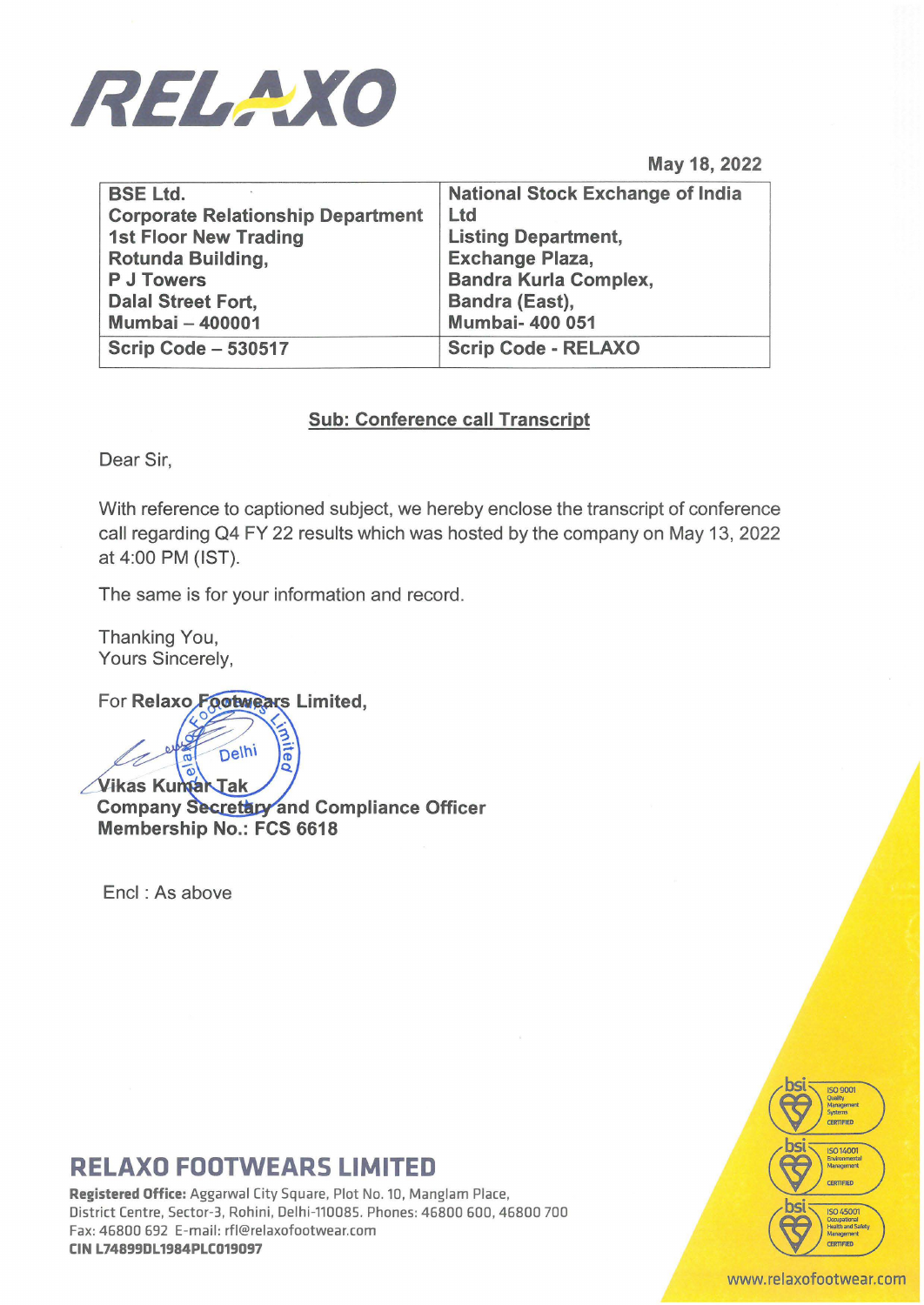

# "Relaxo Footwears Limited Q4 FY-22 Earnings Conference Call"

**May 13, 2022**

| <b>MANAGEMENT:</b> | MR. RAMESH KUMAR DUA - MD, RELAXO FOOTWEARS<br><b>LIMITED</b>                            |
|--------------------|------------------------------------------------------------------------------------------|
|                    | MR. RITESH DUA - EXECUTIVE VICE PRESIDENT, FINANCE,<br><b>RELAXO FOOTWEARS LIMITED</b>   |
|                    | MR. GAURAV DUA – EXECUTIVE VICE PRESIDENT,<br><b>MARKETING, RELAXO FOOTWEARS LIMITED</b> |
|                    | MR. SUSHIL BATRA - CFO, RELAXO FOOTWEARS LIMITED                                         |
|                    | MR. VIKAS TAK – COMPANY SECRETARY, RELAXO<br><b>FOOTWEARS LIMITED</b>                    |
| <b>MODERATOR:</b>  | MR. AKHIL PAREKH - CENTRUM BROKING                                                       |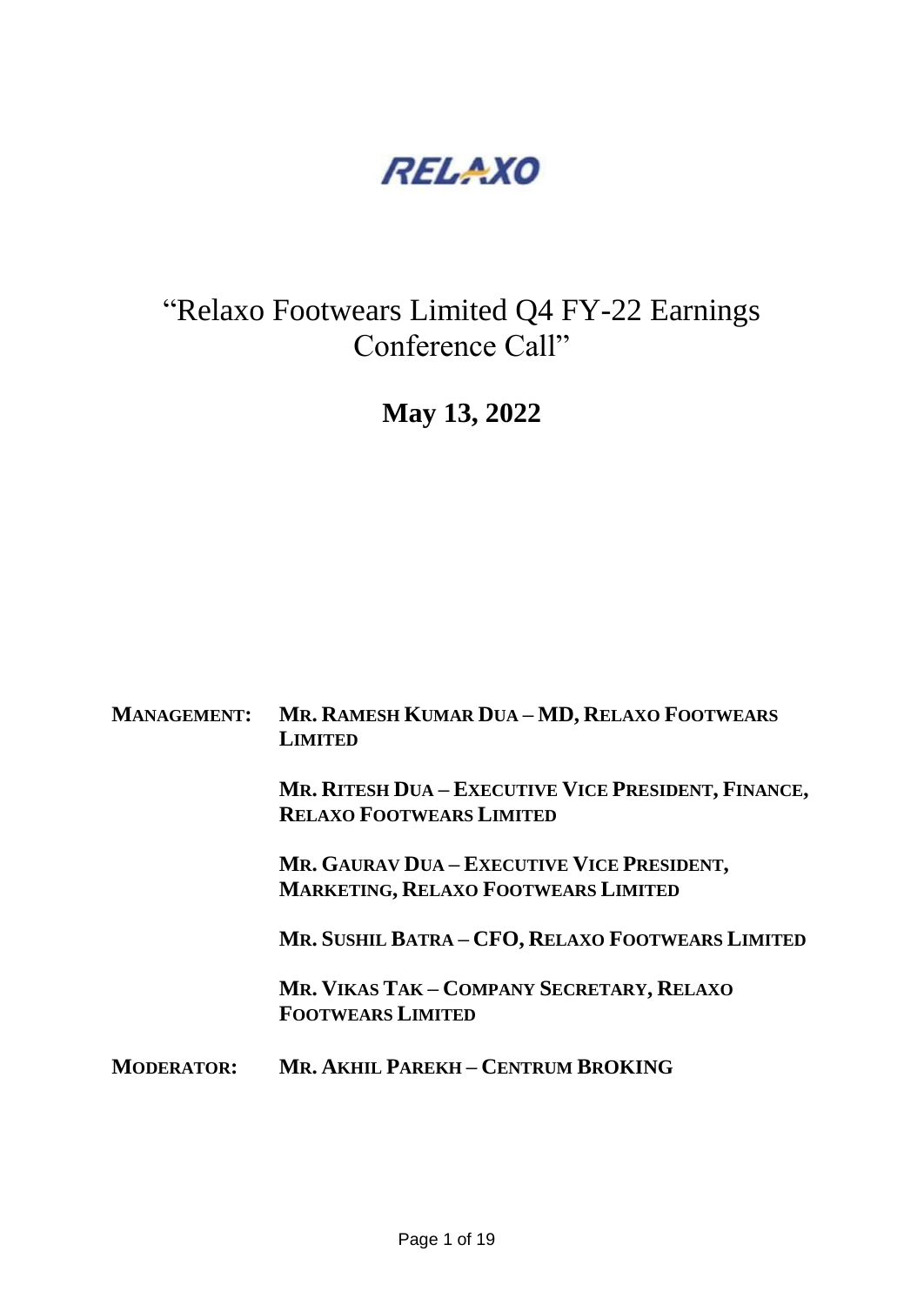

**Moderator:** Ladies and gentlemen good day and welcome to the Q4 FY22 Relaxo Footwears Limited Earnings Conference Call hosted by Centrum Broking Limited. As a reminder all participant lines will be in the listen-only mode and there will be an opportunity for you to ask questions after the presentation concludes. Should you need assistance during the conference call please signal an operator by pressing '\*' then '0' on your touchtone phone. Please note that this conference is being recorded. I now hand the conference over to Mr. Akhil Parekh from Centrum Broking Limited. Thank you and over to you sir.

**Akhil Parekh:** Thank you Ryan. Good afternoon, everyone. On behalf of Centrum Broking Limited, I would like to welcome you all to Relaxo Footwears Quarter 4 FY22 Earnings Conference Call.

> From the management we have with us today Mr. Ramesh Kumar Dua – Managing Director, Mr. Ritesh Dua – Executive Vice President, Finance, Mr. Gaurav Dua – Executive Vice President, Marketing, Mr. Sushil Batra – CFO and Mr. Vikas Tak – Company Secretary.

> We'll begin the call with a brief discussion from the management and then we can open the floor for x Q&A session. Over to you sir. Thank you.

**Sushil Batra:** Thank you Akhil. Good afternoon, everyone. Ladies and gentlemen thank you very much for attending our earnings call for the financial year 2021-22. We have already shared our earnings press release and result presentation. Hope you got an opportunity to go through that. I will start with Q4 FY22 Financial Performance followed by full year FY22 Financial Performance.

> In Q4 FY22 Relaxo booked operating revenue of 698 crores as compared to Rs. 748 crores in the corresponding period of previous year. Revenue during the quarter was affected due to disruption caused by Omicron variant of COVID, GST rate hike from 5% to 12% w.e.f. January '22 on footwear priced below Rs. 1,000 and subdued demand due to high inflation.

> EBITDA during the quarter is at Rs. 111 crores as compared to Rs. 163 crores in the corresponding period of the previous year. Our EBITDA margin for the quarter is 15.9%. EBITDA margin decreased mainly due to steep increase in raw material prices and extra support provided to trade towards GST rate differential on inventory. Our profit after tax is Rs. 63 crores for the quarter as compared to Rs. 102 crores in the corresponding period of previous year.

> For FY2022 our revenues stood at Rs. 2,653 crores as compared to the Rs. 2,359 crores which is a growth of 12% year-on-year. The growth in revenue is achieved mainly due to calibrated price hike taken during the year to mitigate impact of high raw material prices. EBITDA is at Rs. 416 crores as compared to Rs. 495 crores in the previous year. Our EBITDA margin for the year is 15.7%. The decline in EBITDA margin is mainly on account of increase in raw material prices and normalization of selling, marketing and administrative expenses in FY22 as compared to FY21. Our profit after tax is Rs. 233 crores as compared to Rs. 292 crores during the previous year.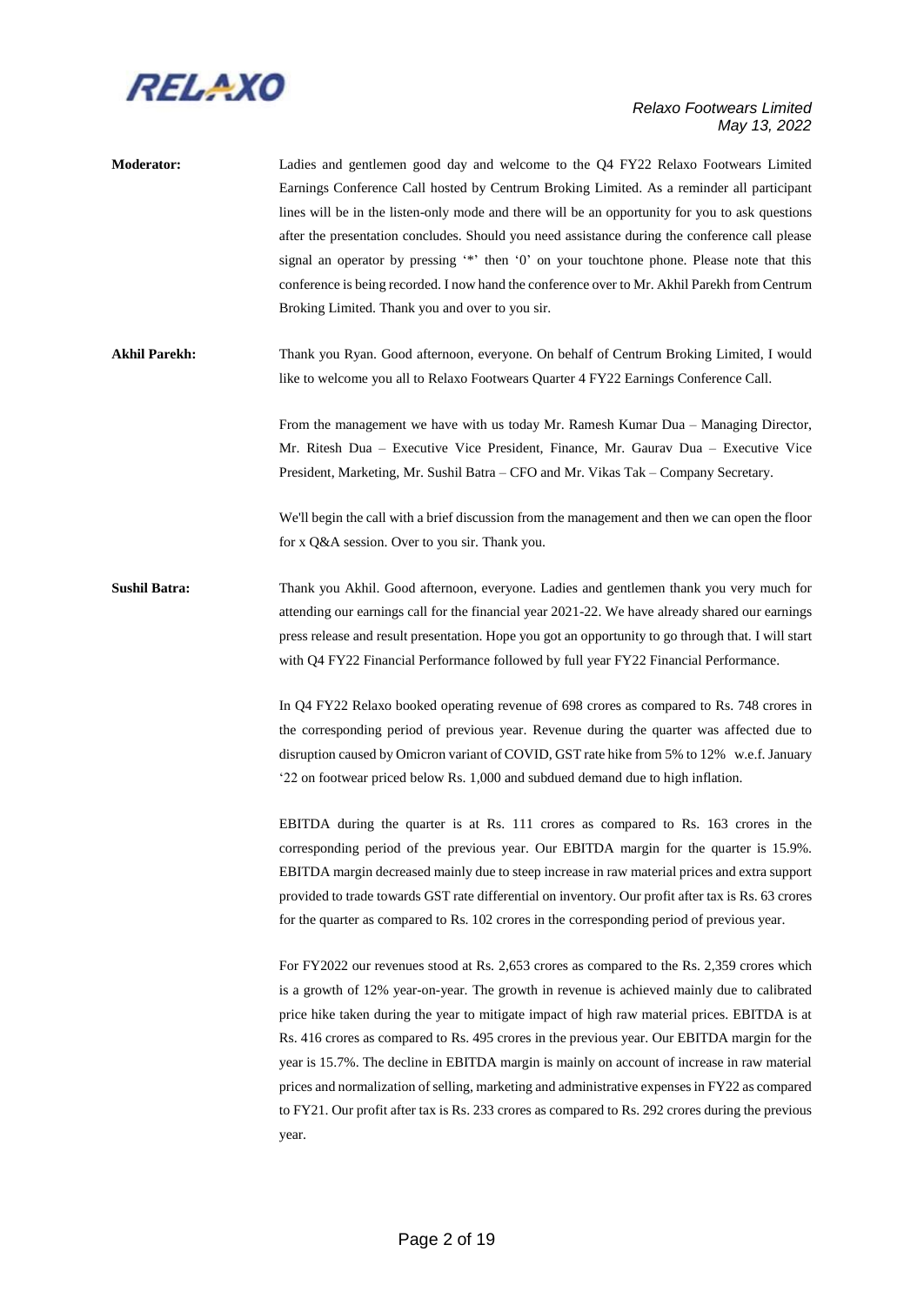

During FY2022 we generated cash of Rs. 140 crores from operation and spent Rs. 140 crores in CAPEX. At the end of March 31st, 2022, we have 394 exclusive brand outlets which contributed around 7% of our FY22 revenue. Export crossed Rs. 100 crores mark and is picking up with opening of market and its contribution is more than 4% of revenue of FY2022.

Going forward we are cautious about our continual extraordinary inflation and remain cautiously optimistic on the basis of strong recovery across category, especially in the high-value closed footwear category after opening up of offices, schools, and colleges. We believe that we are well positioned in the footwear marketplace by providing the right price value equation to our customer while making sure our product remains affordable and accessible. We remain committed to all our stakeholders by creating a strong foundation for the future which can provide a sustainable and profitable growth for the long term. Thank you. We can now open the floor for questions. Thank you very much.

- **Moderator:** Thank you. We will now begin the question-and-answer session. Our first question comes from the line of Tejas Shah with Spark Capital.
- **Tejas Shah:** Just will start with a couple of basic questions. If you can help us to understand the realization split increase which has happened between price increase and premiumization if any happened during the year and during the quarter?
- **Sushil Batra:** Price increase, because this full year was lot of inflation, raw material prices went up. Price increase was in the range of 25% across all the categories, in few categories more and few categories less. This is majorly due to the price increase and product mix because closed footwear was sold much more as compared to FY21. That mix also happened in this year. Overall increase majorly is due to price increase.
- **Tejas Shah:** This 25% price increase would be at customer level, because of GST increase as well but that would not have totally reflected in our numbers, right?
- **Sushil Batra:** No, it's a mix of raw material and GST. GST came only in January '22 that was the last increase which we took but overall, from start of the year from May onwards raw material prices were going up so we took three to-four price increase in full year.
- **Tejas Shah:** Second, though initial period yet, but almost 4-5 months have passed by after GST increase has happened. What is the initial feedback in terms of customer and both channel whether they have absorbed this price hike easily or it will take some more time for demand and channels to settle down on this?
- Gaurav Dua: So, it's been 4 months you are right. What we are seeing is in first 2-3 months there was a pressure because it was new for the trade. So, there was a lot of resistance. People were talking about taking this price back from 12 to 5, they were giving lot of representation to the government but now it is settled. The rates have been settled. Post that there is definitely a pressure because of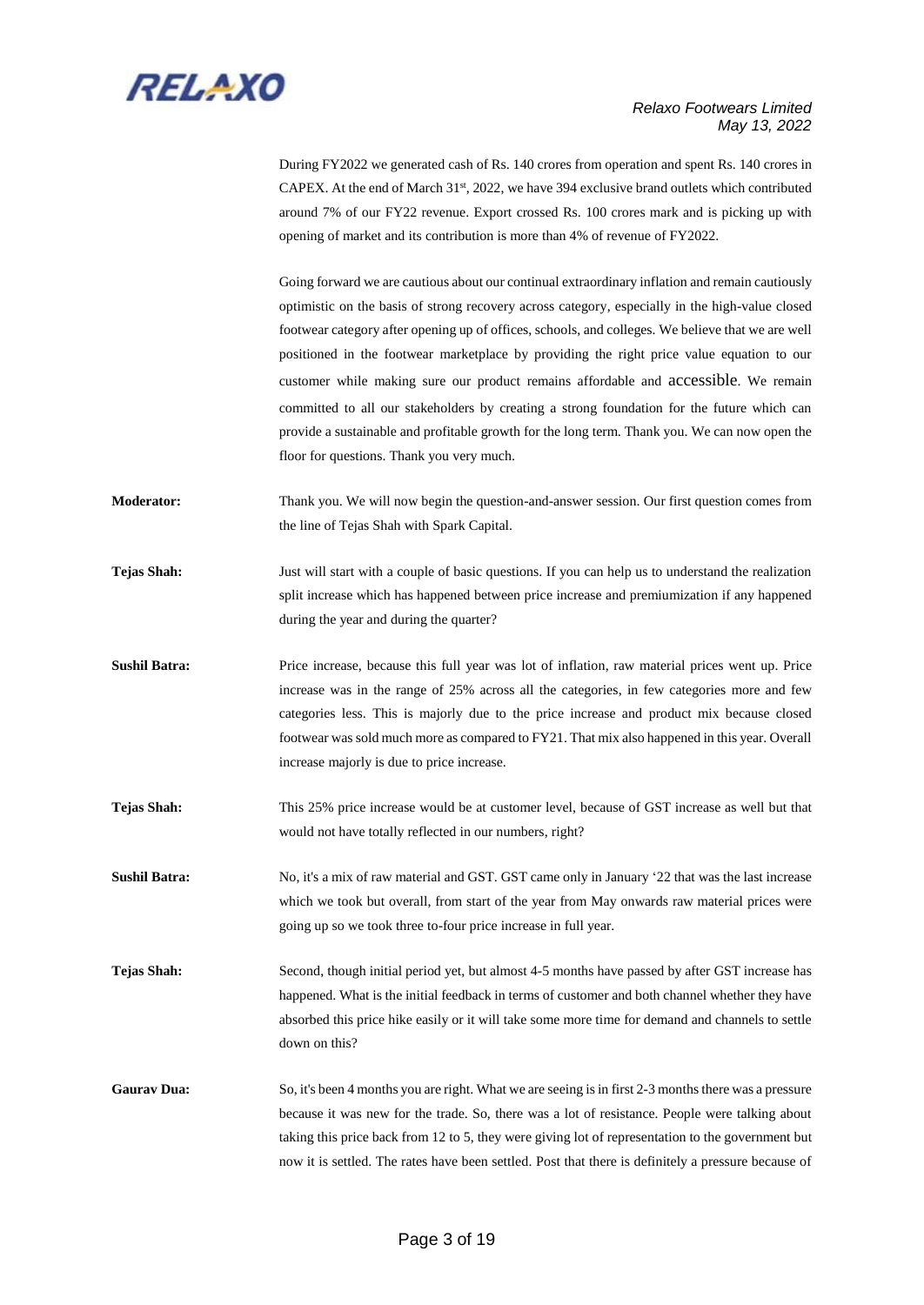

inflation, consumer sentiments are still not so great and whatever the pass on off price what we have done, or the industry has done its taking time for the consumer as well as for the trade to take it.

- **Tejas Shah:** The last one, based on the recent channel checks which has been done on the sector it has seen that there's a huge traction in online channel for closed footwear especially the sports footwear or athleisure footwear. So, have we seen any such traction in our number a) what was our exposure to online channel for the full year as a company and also within the Sparx brand in particular?
- **Gaurav Dua:** Yes, Sparx brand has done very well in e-commerce platform and we can see the growth rate was more than 40% in e-commerce platform. There is a traction of a sports shoe selling more on e-com.
- **Tejas Shah:** What will be the total exposure of online as a channel for us?
- **Gaurav Dua:** We were last year around 10%, now it is 11.5%.
- **Tejas Shah:** No. I'll come back in queue for follow-up questions on this.
- **Moderator:** Our next question comes from the line of Gaurav Jogani with Axis Capital.
- **Gaurav Jogani:** Thank you for taking my question. My first question is with regards to the RM inflation as you have highlighted. Is the bulk of the RM inflation now done or do we need to take further price increases to mitigate the RM inflation that we have seen?
- **Ramesh Kumar Dua:** Raw material situation continues to remain unpredictable. You cannot say for guarantee that everything is settled. Always we are getting news of different kinds, sometimes packing material, chemicals, polymers. So, things are not stable as yet, we can't say confidently things are stabilized as far the raw material situation is concerned. But we have to be watchful of it and accordingly we have to see market dynamics also and accordingly keep on taking appropriate action.
- **Gaurav Jogani:** To put the other way round if assuming whatever the RM prices are today, does it cover whatever the price increases that we have taken as on today, RM price do we cover it or do we need to still take further pricing action to cover the impact? Because the impact on margin is huge as can be seen from the results. Still do we need to take more price increases to even cover today's RM inflation.
- **Ramesh Kumar Dua:** No, we have to wait and see all these things. Ultimately our goal at the moment is to focus on our market share in the market and keeping in view the article that we are in, which are meant for masses, lower rank of society. So that's very important that we will be keeping strict vigil on it and accordingly take appropriate actions at appropriate time.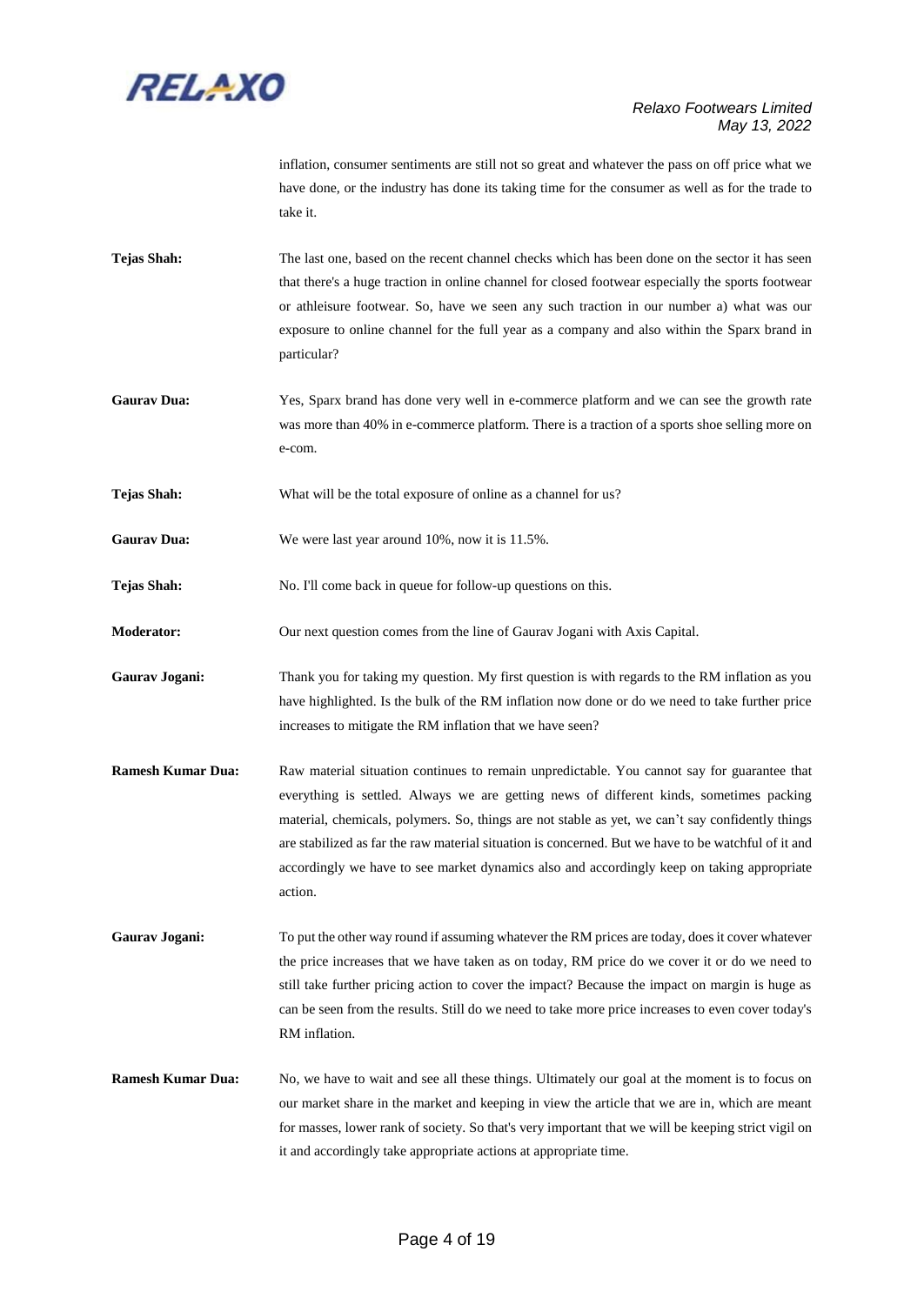

- Gaurav Jogani: My next question is with regards to your volume if we see this particular year, so the volume this particular year has even seen a decline if we compare versus FY20. While I do agree that there was some impact during the first quarter due to Omicron and even this quarter was impacted. But how do you see the volume trajectory going ahead in the light of the sharp RM inflation that we are seeing given our target customer is very price sensitive?
- **Gaurav Dua:** Last year if you remember in May we had this Corona wave where everything was shut down and followed by January also we had a small Omicron variant coming in. So definitely there has been a pressure on volume in term, because last to last year the open footwear was selling a lot because people were at home and there was extraordinary sales happening on last-to-last year. So, to sustain that was a challenge. Going forward the consumer sentiments are still not so buoyant. We feel I think after maybe Quarter 1 the things will come back but very difficult to say right now because of unpredictable supply chain things are not settled, raw material prices are not settled but we are hoping that Quarter 2 onwards we can see some recovery.
- Gaurav Jogani: One last question from my end is regarding the sportswear segment. The sportswear or so to say the casual footwear segment has been seeing very good traction as such. In this light we have seen lately, one of our competitors getting listed on the exchange and they have been showing smart growth in Q4 as well. In that light if you see what is our action towards the sportswear segment what are we doing to address that?
- Gaurav Dua: So, we have three brands. Basically, for them it is athleisure brand what we hear. That is one third of our business. We are also seeing a good growth rate in athleisure and sports category. We are growing in line with the industry.
- Gaurav Jogani: Anything that you're seeing, because on a general market check suggests that they are higher on the market share percentage-wise given that they are very dominant in that segment. Anything that we are doing in terms of product launches or expanding our reach on the online that you can highlight that we are increasing our presence there?
- Gaurav Dua: Definitely we are taking some steps. I think it's like for example we are increasing some A&SP spends on e-com and having new tie-ups with different channels also. So, it's a continuous process.

**Moderator:** Our next question comes from the line of Bharat Chhoda with ICICI Securities.

- **Bharat Chhoda:** Generally, when we see Relaxo has a good working capital cycle of around 50 days but this time it appears to be on the higher side of it closer to 90 days. What is the reason for the same? Is it more of raw material being accumulated or is it the finished goods? Can you just provide a brief view on that?
- **Sushil Batra:** This has been because there was a pressure upon sale and price also. Our inventory has increased abnormally more than expected and there are two reasons for the inventory increase, one is the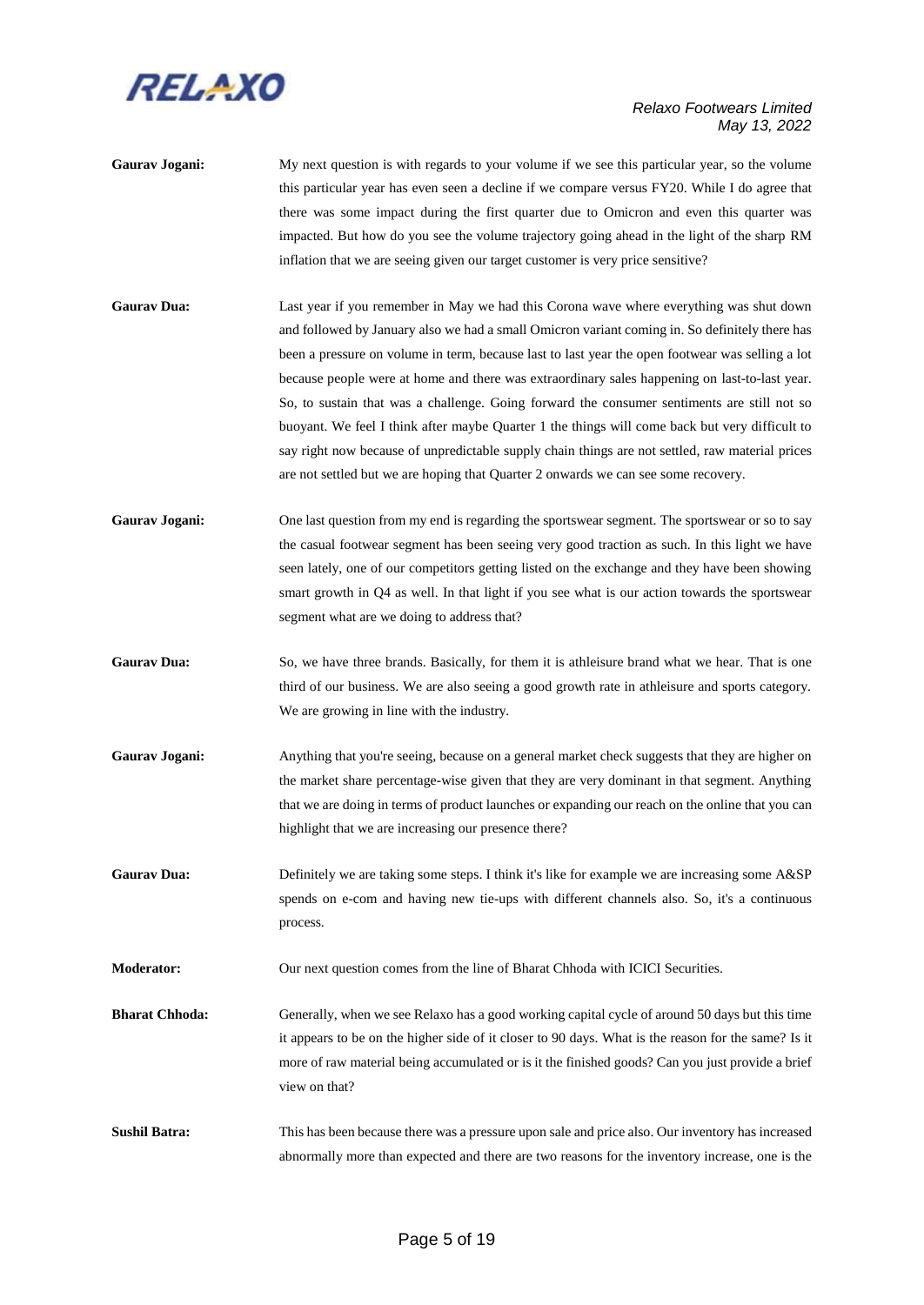

pressure upon sale and also the prices because your cost of goods and everything has increased. So, it has also given a multiplying effect upon the inventory. That is the one reason.

**Bharat Chhoda:** Your words were not clear. Could you please repeat? I was not able to get it.

**Sushil Batra:** Just repeating. Inventory is the major reason for working capital disturbance in this year and there are two reasons, one there was pressure upon the sale and second because the cost of goods has also increased, even raw material also. We were carrying little more inventory just to be more cautious about the future price increase, so inventory has increased in the balance sheet. That is visible also. Second, there is a slight increase in some debtors. So, these are the two reasons the working capital is under pressure.

**Ramesh Kumar Dua Material locked up includes raw material also.**

**Bharat Chhoda:** We have seen this the realization being significantly higher at this level do you see we would see we would see an impact on the volumes going ahead and probably also what is the margin we should work with? Is it 17%-18% kind of a margin that is possible for us to maintain with the current level ?

**Sushil Batra:** Margin definitely because this year being a little tough year comparatively and FY21 was a best year but if we compare FY20 the margins are definitely achievable, and we intend to and we are hopeful that will be achieved on FY20 base if you see.

**Bharat Chhoda:** FY20 base is what we should work with for FY23?

**Sushil Batra:** Yes. We can say, FY20 was 17 and this year we achieved lower than that, so definitely we intend and it's possible also.

**Bharat Chhoda:** At this level do you see the consumer actually like the volumes are they being impacted or how is it because that could you please provide a view on that how the consumer is reacting, the volumes have been down or how is it at this price levels? Initially there has been a comment from your side probably but post that stabilization is that volume again picking up?

**Gaurav Dua:** As you're well aware that because of inflation the purchasing power of the lower end of the pyramid, the mass market, they are feeling the pinch of inflation. Some of them are looking for cheaper alternatives you can understand because they have no money in their pocket. So, they are going for cheaper alternatives. There is a volume pressure no doubt about it. I think from Quarter 2 onwards this thing will be much better.

**Moderator:** Our next question comes from the line Mythili Balakrishnan with Alchemy Capital.

**Mythili Balakrishnan:** I just wanted to get a couple of data points from you. I want to go understand the mix between the different brands Sparx, Bahamas, Flite and the normal Hawai.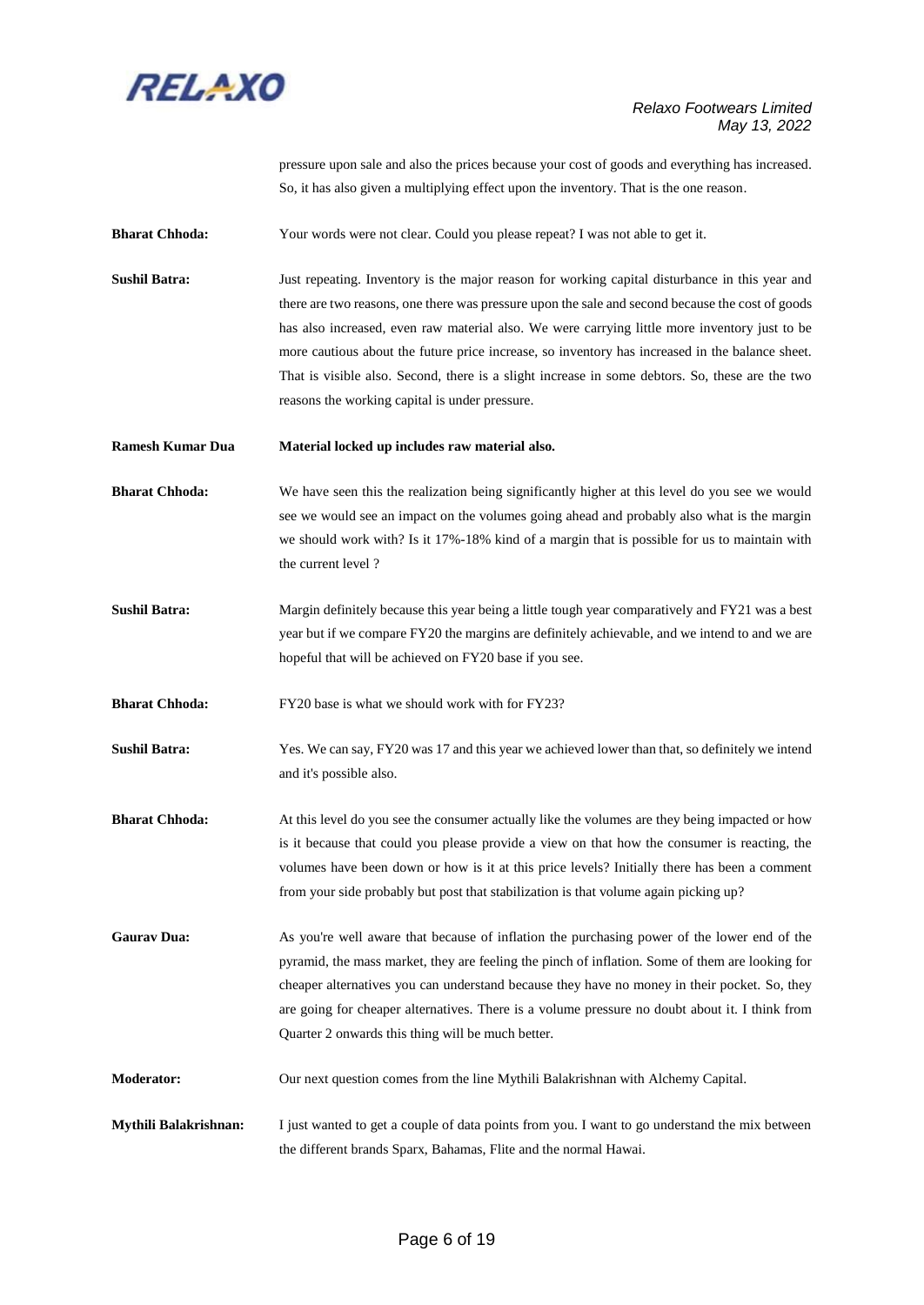

| <b>Gaurav Dua:</b>    | We are doing Hawai and Bahamas come under Hawai division. That is around 25% and Flite is<br>37.5% and similarly Sparx is 37.5%.                                                                                                                                                                                                     |
|-----------------------|--------------------------------------------------------------------------------------------------------------------------------------------------------------------------------------------------------------------------------------------------------------------------------------------------------------------------------------|
| Mythili Balakrishnan: | Within Sparx 50% were sandals and the rest 40% were the closed toes, has that portfolio changed<br>in terms of the mix?                                                                                                                                                                                                              |
| <b>Gaurav Dua:</b>    | Yes, it has changed now. It is 60% shoes and 40% sandal as athleisure growing tremendously.                                                                                                                                                                                                                                          |
| Mythili Balakrishnan: | Are the sandals part of the business under pressure or both of them are doing well?                                                                                                                                                                                                                                                  |
| <b>Gaurav Dua:</b>    | Both are doing well. The only thing is there is a good demand in athleisure and sportswear. That<br>e-commerce is growing much faster because of India becoming more fit and demand of these<br>products going high.                                                                                                                 |
| Mythili Balakrishnan: | Could you also help me understand the distributor and channel mix for us currently, how much<br>EBO, online and wholesalers?                                                                                                                                                                                                         |
| <b>Gaurav Dua:</b>    | We have around 650 to 680 distributors and online contribute around 11.5% of our sales, 7% is<br>contributed by retail and 4% by exports.                                                                                                                                                                                            |
| Mythili Balakrishnan: | My last question was on CAPEX. We have spent around 140 crores this year. Just wanted to get<br>a sense of is some larger CAPEX in the footing given our venture into the south etc.?                                                                                                                                                |
| <b>Sushil Batra:</b>  | We don't have any intent to spend in south but definitely we are expanding our capacity in north<br>where we have our own set up. So, we are integrating our backend operations and for that we<br>are working. This year also we have intent to spend around INR 100 crores, so it will add to the<br>backend operations mainly.    |
| <b>Moderator:</b>     | Our next question comes from the line of Manish Poddar with Motilal Oswal Asset Management.                                                                                                                                                                                                                                          |
| <b>Manish Poddar:</b> | Just three questions. If you can help me with this extra trade support which you've given to the<br>channel, how much is the quantum for that?                                                                                                                                                                                       |
| <b>Sushil Batra:</b>  | Extra trade support we gave in Q3 because we were having inventory in December and GST<br>was effective from January. In that quarter we gave around the INR 15 to 18 Cr because we were<br>carrying some inventory at our end also, we gave the support in this quarter also. That is around<br>INR 8 to 10 crores in this quarter. |
| <b>Manish Poddar:</b> | You said the prices in the channel now or the inventory in the channel liquidated or has got the<br>new pricing, is that the fair understanding?                                                                                                                                                                                     |
| <b>Sushil Batra:</b>  | Now new price material is coming the market. So that old inventory is almost clear. So now<br>everything is through in the system.                                                                                                                                                                                                   |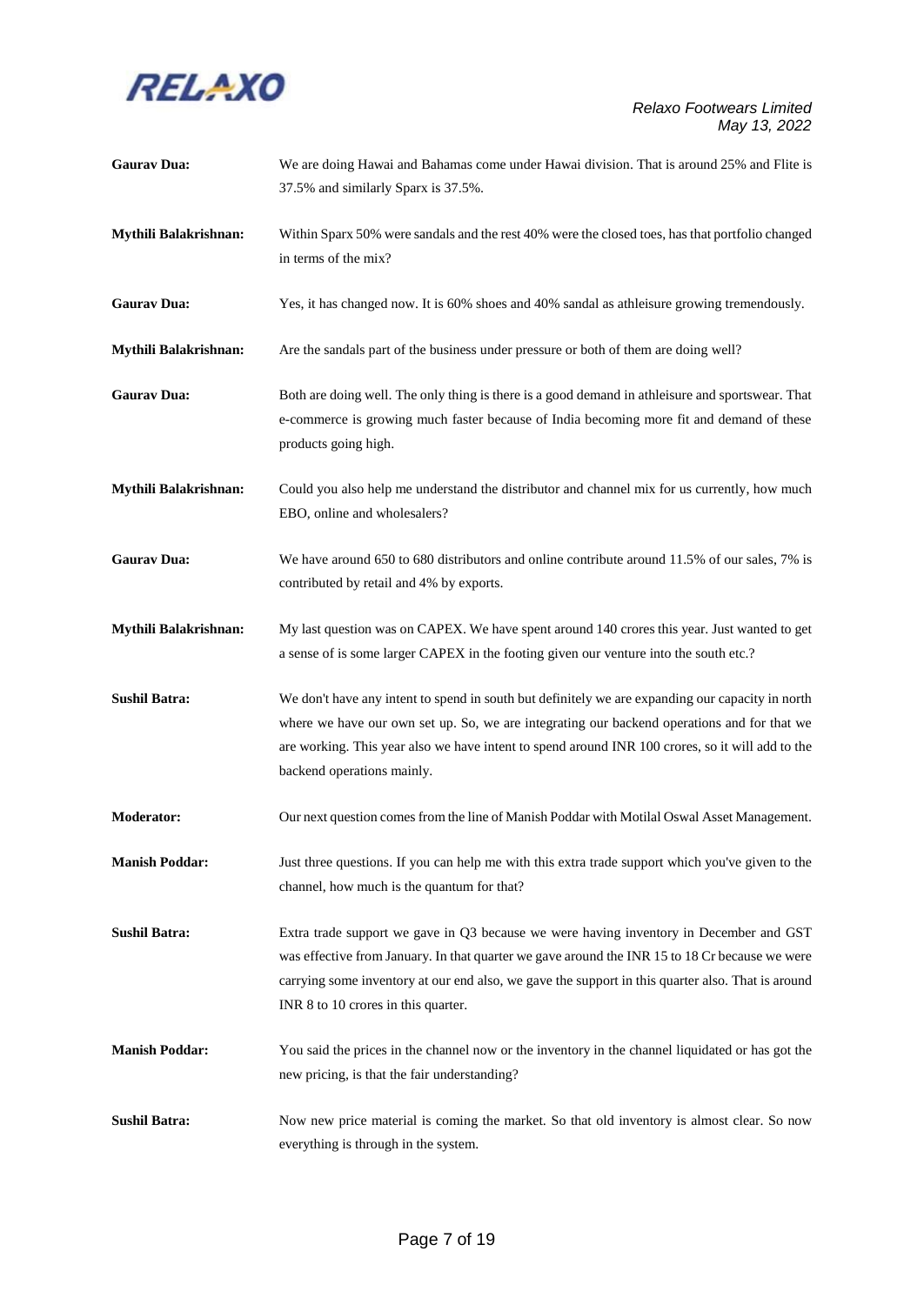

| <b>Manish Poddar:</b>    | Just two more data points if you can, you said now 650 odd distributors are there. How many<br>distributors have we added in the full year?                                                                                                     |
|--------------------------|-------------------------------------------------------------------------------------------------------------------------------------------------------------------------------------------------------------------------------------------------|
| <b>Gaurav Dua:</b>       | That is roughly around 10% what we have added.                                                                                                                                                                                                  |
| <b>Manish Poddar:</b>    | Just in terms of SKUs, would you be able to help me how many articles do we have and what is<br>the addition on a YOY basis?                                                                                                                    |
| <b>Gaurav Dua:</b>       | 400 articles we have right now. If you talk about SKU, it is 12,257 SKUs we have.                                                                                                                                                               |
| <b>Manish Poddar:</b>    | What is the change, is it the reduction in that because mainly it's a reduction just wanted to<br>understand what is the numbers say in from FY21?                                                                                              |
| <b>Gaurav Dua:</b>       | No there's no reduction in SKU.                                                                                                                                                                                                                 |
| <b>Sushil Batra:</b>     | Its around 10,000 to 12,000, generally it always keeps changing also, some articles are plus and<br>some minus. It's always changing but range is around 10,000 to 12,000.                                                                      |
| Moderator:               | Our next question comes from the line of Ashish Kanodia with Ambit Capital.                                                                                                                                                                     |
| <b>Ashish Kanodia:</b>   | The first question is in terms of capacity addition, so in terms of volumes what is the capacity<br>addition plan for the next 2 years and across which brands or categories will we be expanding<br>those?                                     |
| <b>Ramesh Kumar Dua:</b> | Already we have reached the capacity of 10 lakhs pairs per day and utilization is around 65%<br>and within this category we are focusing to free some capacity of whatever is required in shoe<br>division.                                     |
| <b>Ashish Kanodia:</b>   | Second thing in terms of price hike, I think the full-year price hike was 25% but in terms of the<br>price hike taken in 4Q apart from the 7% which you might have taken because of GST, was there<br>any other price hikes as well?            |
| <b>Sushil Batra:</b>     | The last price hike we took in December. That was inclusive of GST as well as material impact<br>also, so that was the last one.                                                                                                                |
| <b>Ashish Kanodia:</b>   | Last question, there is an inflationary trend in RM prices but is there any disruption in the supply<br>of RM as well or at least on the supply side that's not a challenge?                                                                    |
| <b>Ramesh Kumar Dua:</b> | No, we are getting supplies. What we are doing is, we have maintaining inventory of the material<br>because this uncertainty is always there. So, we have to keep some raw material in inventory for<br>any possible disruption if it is there. |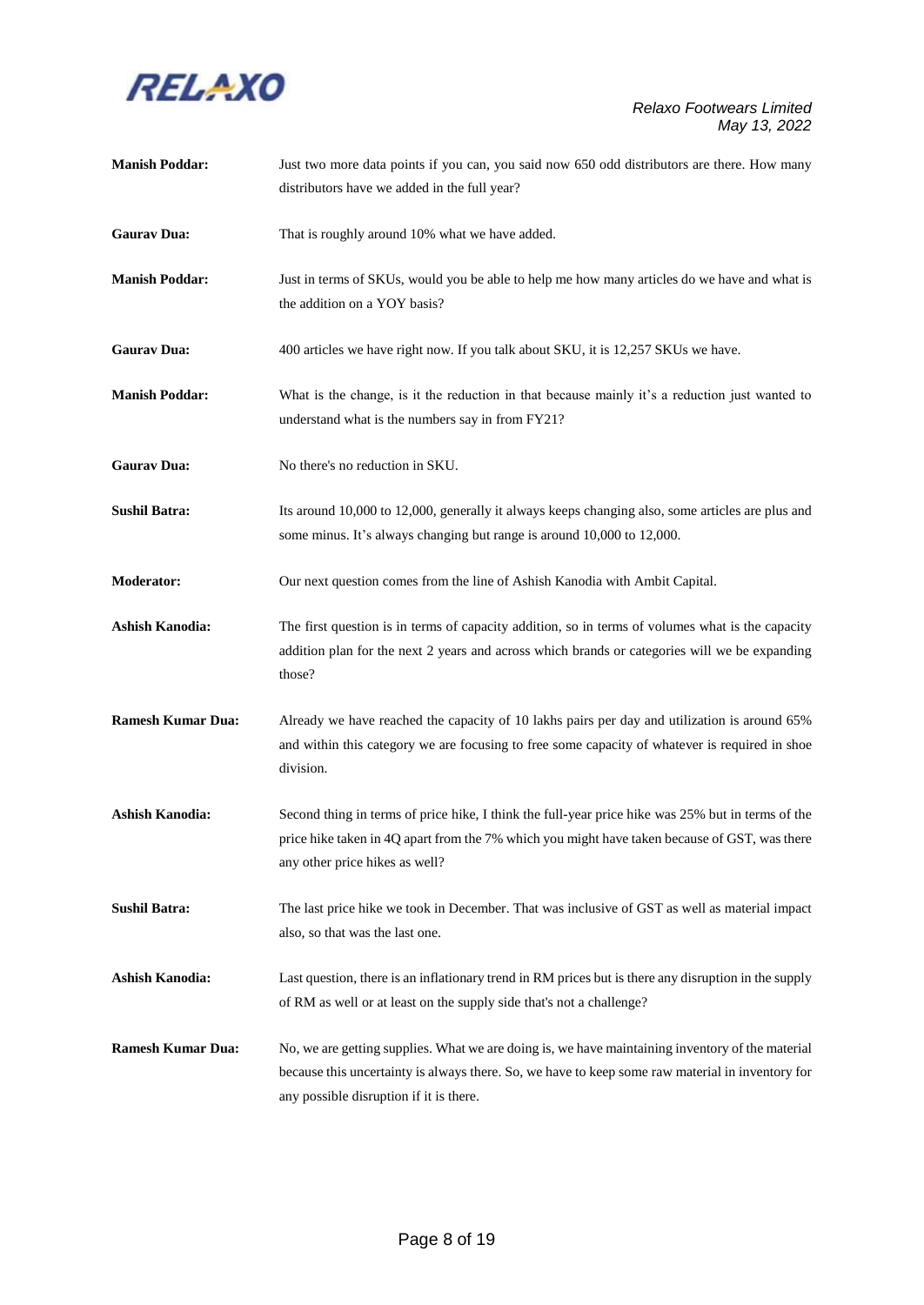

**Ashish Kanodia:** Just on the inventory side, is it possible to share out of the total inventory which we are carrying at the year end, what percentage would be pertaining to finish goods and what percentage would be of raw material? **Sushil Batra:** Percentage, so overall maximum inventory related to **FG (Finished Goods)** because most of the materials we keep around 50 to 60 days inventory in the system but this time it was little higher. Average we keep around 40 days but this time it is higher. So, in percentage term you can say around one-third, around 30% will be raw material and rest is WIP and **FG**. **Moderator:** Next question comes from the line of Nikunj Gala with Sundaram AMC. **Nikunj Gala:** Just want to understand on the pricing front, you mentioned 25% increase which we have taken, this increase is at a consumer level or if I look at your realization increase on YOY basis for FY22, it is also nearly 22.7%. Similar kind of increase is also at a consumer level? Gaurav Dua: On MRP you can say, consumer level, yes. **Nikunj Gala:** Even at a MRP it's a 25% increase on a YOY basis and this includes the GST increase also from 5% to 12%, right? Gaurav Dua: Yes, but it depends upon category to category also. 75% across all categories, in some category more, some category less, so depends upon the raw material. **Nikunj Gala:** If I look at our realization on a 3-year basis, it would be 7%. So just wanted to understand this 7% increase on a 3-year basis, how this muchhas impacted the consumer from the volume perspective because our volumes are down to 2% on a 3-year basis. Is that a very meaningful impact you are looking at the external environment that the demand has been impacted so much purely on account of this kind of a price increase? **Ramesh Kumar Dua:** The price increase has happened more in Hawai Slippers, Bahamas, and Flite EVA because they are having high content of polymers which became very expensive. Their price increase has been extraordinarily high and that has affected the demand of the articles. So the 25% what you are talking that average is across all categories. **Nikunj Gala:** I understand. Sorry to dwell more on this. Can you just help us with this, let's take an example of average, the large part of your chunk of your product would be selling at approximately Rs. 250-300 article at a consumer level. On that you have taken 20%-25% increase, so that 250 to 300 like Rs. 50 per pair would have such a deep impact on the volume just want to understand that. Gaurav Dua: Yes, you're right. In some categories we can feel the heat that you are saying Rs. 50 increase is there. It has definitely affected some volume, but going forward this thing will improve because other people are also increasing their prices. It will take consumer some time to really adjust to the new prices.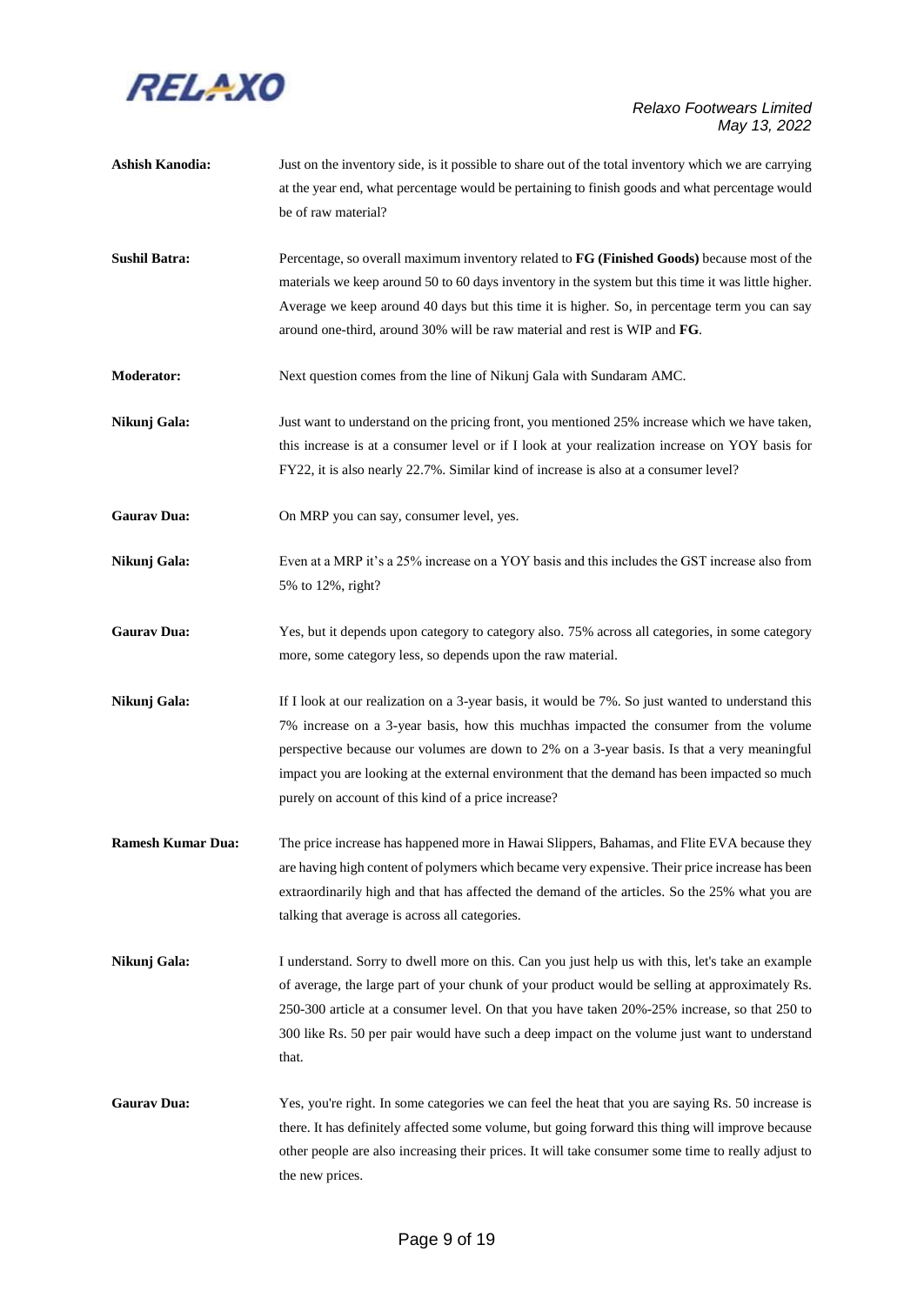

| Nikunj Gala:         | This last one question; on a very sustainable basis what kind of a working capital you think                                                                                                                                                                                                                                                                                                                                                                             |
|----------------------|--------------------------------------------------------------------------------------------------------------------------------------------------------------------------------------------------------------------------------------------------------------------------------------------------------------------------------------------------------------------------------------------------------------------------------------------------------------------------|
|                      | would be doable in the medium term? I understand this year it would be high on account of high                                                                                                                                                                                                                                                                                                                                                                           |
|                      | RM but what is the target threshold level you work with?                                                                                                                                                                                                                                                                                                                                                                                                                 |
| <b>Sushil Batra:</b> | Threshold from which angle, amount term or what you are saying?                                                                                                                                                                                                                                                                                                                                                                                                          |
| Nikunj Gala:         | On a very sustainable working capital days                                                                                                                                                                                                                                                                                                                                                                                                                               |
| SushilBatra:         | Sustainable working capital, if it's 3 months things are workable smoothly, 3-3.5 months<br>maximum.                                                                                                                                                                                                                                                                                                                                                                     |
| Nikunj Gala:         | If I look 7-8 years where it was 2 months. Now we have shifted to 3 months kind of working<br>capital.                                                                                                                                                                                                                                                                                                                                                                   |
| <b>Sushil Batra:</b> | Because this shoe category is growing much faster. It's a high value item, so it's lead time is<br>much more, and we have to give little more credit to trade also because it is high value item. So<br>that's why it is increasing and moreover the raw material prices have also gone up like anything.<br>So overall in value term it is definitely putting pressure upon the working capital side.                                                                   |
| Moderator:           | Our next question comes from the line of Akhil Parekh with Centrum Broking Limited.                                                                                                                                                                                                                                                                                                                                                                                      |
| <b>Akhil Parekh:</b> | My first question is on the price hike. What is the price differential now between Relaxo<br>footwear and unbranded and some of our peers like Aqualite, VKC footwear?                                                                                                                                                                                                                                                                                                   |
| <b>Ramesh Dua:</b>   | Can you repeat the question, your voice we can't hear?                                                                                                                                                                                                                                                                                                                                                                                                                   |
| <b>Akhil Parekh:</b> | I'll repeat my question. How is the price differential between the Relaxo versus our peer and<br>versus the unbranded?                                                                                                                                                                                                                                                                                                                                                   |
| <b>Gaurav Dua:</b>   | What it was last year we have maintained the same gap. It is not that there is a huge gap in terms<br>of what it was one year back. I can just say that we are always expensive than unorganized. You<br>cannot compare brand with unorganized. It's very difficult because they do pricing on daily basis,<br>so we do not do. It's very difficult to compare with the unbranded but if you talk about other<br>brands whatever difference was there before it is same. |
| <b>Akhil Parekh:</b> | And how much that would be roughly?                                                                                                                                                                                                                                                                                                                                                                                                                                      |
| <b>Gaurav Dua:</b>   | Depends upon brand to brand. There are so many other brands also. If you're talking about<br>Aqualite, so 5% to 10% difference is always there.                                                                                                                                                                                                                                                                                                                          |
| <b>Akhil Parekh:</b> | Does that lead to downtrading, for example given that the unbranded is cheaper and they can<br>sacrifice on quality. Have we seen a trend where consumers have shifted from the branded<br>players to unbranded?                                                                                                                                                                                                                                                         |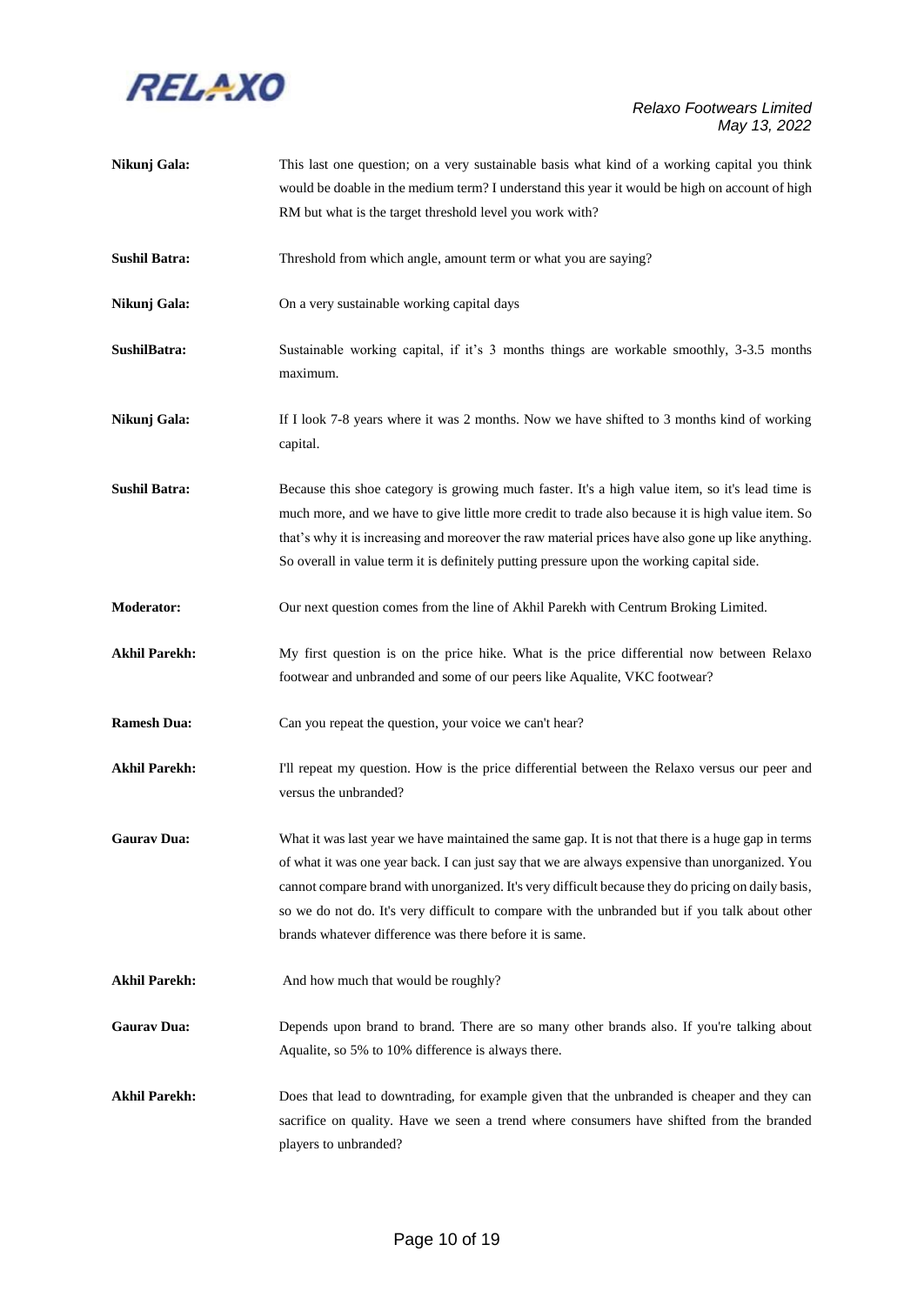

| <b>Gaurav Dua:</b>       | Some parts of India or you can say bottom of pyramid where people are feeling the heat of<br>inflation a lot. They are doing it because again the money in the pocket, whatever money they<br>have and it's getting depreciated, so they are going towards the unorganized. But that is a short-<br>term phenomenon because the quality is not that good. They will come back to the brand. |
|--------------------------|---------------------------------------------------------------------------------------------------------------------------------------------------------------------------------------------------------------------------------------------------------------------------------------------------------------------------------------------------------------------------------------------|
| <b>Akhil Parekh:</b>     | My second and last question is in terms of the retail touch point, if I look at fourth quarter '21<br>presentation, we said we had the 50,000 touchpoint and now we say we have 60,000 touchpoint.<br>So, any specific geographies where we have added 10,000 outlets in last 1 year?                                                                                                       |
| <b>Gaurav Dua:</b>       | It is across actually, but major in west and south.                                                                                                                                                                                                                                                                                                                                         |
| <b>Moderator:</b>        | Our next question comes from the line of Nisarg Gandhi, an investor.                                                                                                                                                                                                                                                                                                                        |
| <b>Nisarg Gandhi:</b>    | My first question is regarding how are the customers reacting to the significant price increase<br>and will you be willing to reduce the prices if the raw material pressure softens which is<br>something if I recall correctly, you have never done in the past?                                                                                                                          |
| <b>Ramesh Kumar Dua:</b> | We have to always remain relevant to the market conditions and also keep our prices<br>competitive. Keeping in view our input cost we have to act accordingly and that will keep on<br>happening.                                                                                                                                                                                           |
| <b>Nisarg Gandhi:</b>    | Do you see an increasing contribution from e-commerce like as high as 15% to even 20% from<br>11.5% this year in medium term and if you can outline what is your growth strategy for<br>incremental sharing e-commerce?                                                                                                                                                                     |
| <b>Gaurav Dua:</b>       | As everybody knows that digital is growing and e-commerce is the fastest growing category in<br>footwear. 11% to 15% in one year will be difficult but we are definitely having high aspirations<br>and we will grow to a good number. But it's difficult to say right now if it will become 11% to<br>15% in just 1 year.                                                                  |
| <b>Nisarg Gandhi:</b>    | I was just looking to know more about the strategy that you are deploying to increase your<br>revenue share from the e-commerce channels.                                                                                                                                                                                                                                                   |
| <b>Gaurav Dua:</b>       | Strategy if you ask, we are going to increase the spends on the different channels be it e-com.<br>That is one and we are going for SMUs or whatever products specific, whatever calls we have<br>to take we are doing that, and we are adding more channels in that.                                                                                                                       |
| <b>Moderator:</b>        | Our next question comes from the line of Priyam Khimawat with ASK Investment.                                                                                                                                                                                                                                                                                                               |
| <b>Priyam Khimawat:</b>  | First you highlighted a sales mix as 25% in Hawai and Bahamas and 35% each in Sparx and<br>Relaxo. So, was that volume break-up you are referring to or was that a value break-up?                                                                                                                                                                                                          |
| <b>Sushil Batra:</b>     | It's a value break up.                                                                                                                                                                                                                                                                                                                                                                      |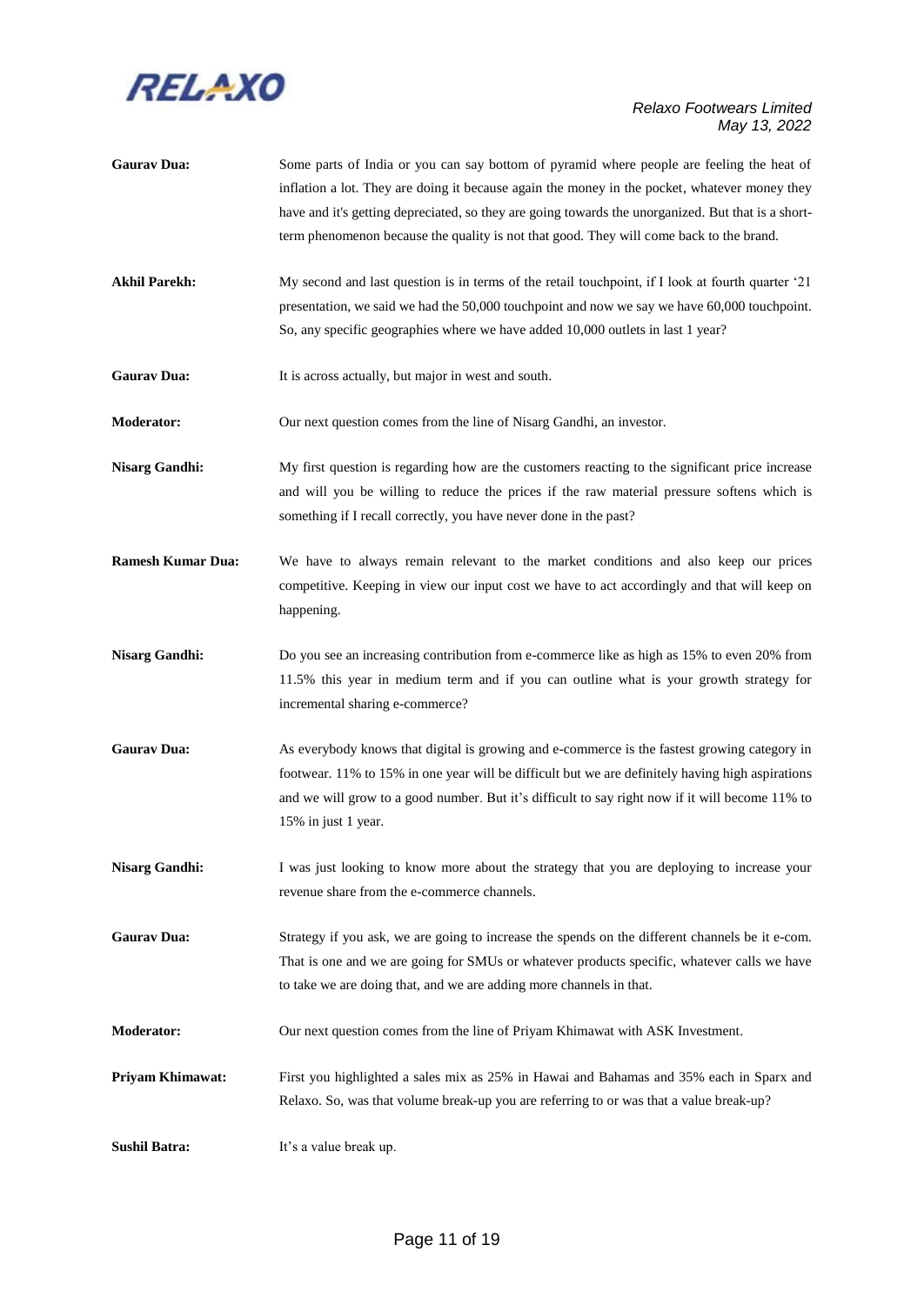

| <b>Priyam Khimawat:</b>  | And how would the volumes be then? If you could share that please?                                                                                                                                                                                                                                                                                                                                            |
|--------------------------|---------------------------------------------------------------------------------------------------------------------------------------------------------------------------------------------------------------------------------------------------------------------------------------------------------------------------------------------------------------------------------------------------------------|
| <b>Sushil Batra:</b>     | Volume generally we don't share but overall,                                                                                                                                                                                                                                                                                                                                                                  |
|                          | Yes, maximum, Contribution comes from Hawai, Hawai is including Bahamas also and second<br>is the Flite and last is Sparx. So, this is the breakup.                                                                                                                                                                                                                                                           |
| Priyam Khimawat:         | Secondly on your price increases. You highlighted that our last price hike was in December '21.<br>Right now, we are already in May and I assume that raw material prices would have further<br>inched up from December up to now. Are we contemplating any further price increases in the<br>near term or the increase taken in December was sufficient for us to maintain a margin at the<br>desired level? |
| <b>Ramesh Kumar Dua:</b> | Currently we like to continue with what pricing has been already there. Let the things stabilize.<br>Every now and then changing pricing destabilizes a market and creates lot of uncertainty.                                                                                                                                                                                                                |
| Priyam Khimawat:         | Can we see some pressure on margins then in Quarter 1-Quarter 2 because there will be a lag in<br>price increases?                                                                                                                                                                                                                                                                                            |
| <b>Ramesh Kumar Dua:</b> | Yes. That will be there. After all things are in the system, new things are getting adjusted, but<br>things will improve in the next quarter. Maybe somewhat this quarter also.                                                                                                                                                                                                                               |
| Priyam Khimawat:         | You highlighted our online share is 11.5% on the overall volumes. But if I take closed footwear<br>category as a whole, what will be our online share there? I was just trying to understand are we<br>in line with competition or ahead of them?                                                                                                                                                             |
| <b>Gaurav Dua:</b>       | Can you just repeat your question?                                                                                                                                                                                                                                                                                                                                                                            |
| Priyam Khimawat:         | Our overall share in online is 11.5% as you highlighted. I just wanted to understand what would<br>be the share in closed footwear category, sports, and athleisure primarily?                                                                                                                                                                                                                                |
| <b>Gaurav Dua:</b>       | If you talk about online, in Sparx 60% is shoes and 40% is sandals even in online. So, majority<br>of sales are coming more than Rs. 500 MRP in online.                                                                                                                                                                                                                                                       |
| Priyam Khimawat:         | Let me put it other way. Out of that, in our Sparx brand, what would be the online contribution?                                                                                                                                                                                                                                                                                                              |
| <b>Gaurav Dua:</b>       | It's more than 25%.                                                                                                                                                                                                                                                                                                                                                                                           |
| <b>Moderator:</b>        | Our next question comes from the line of Mr. Umang Mehta with Kotak Securities.                                                                                                                                                                                                                                                                                                                               |
| <b>Umang Mehta:</b>      | In the online channel at the EBITDA level, considering that delivery and all those expenses as<br>well; would it be profit making for the company?                                                                                                                                                                                                                                                            |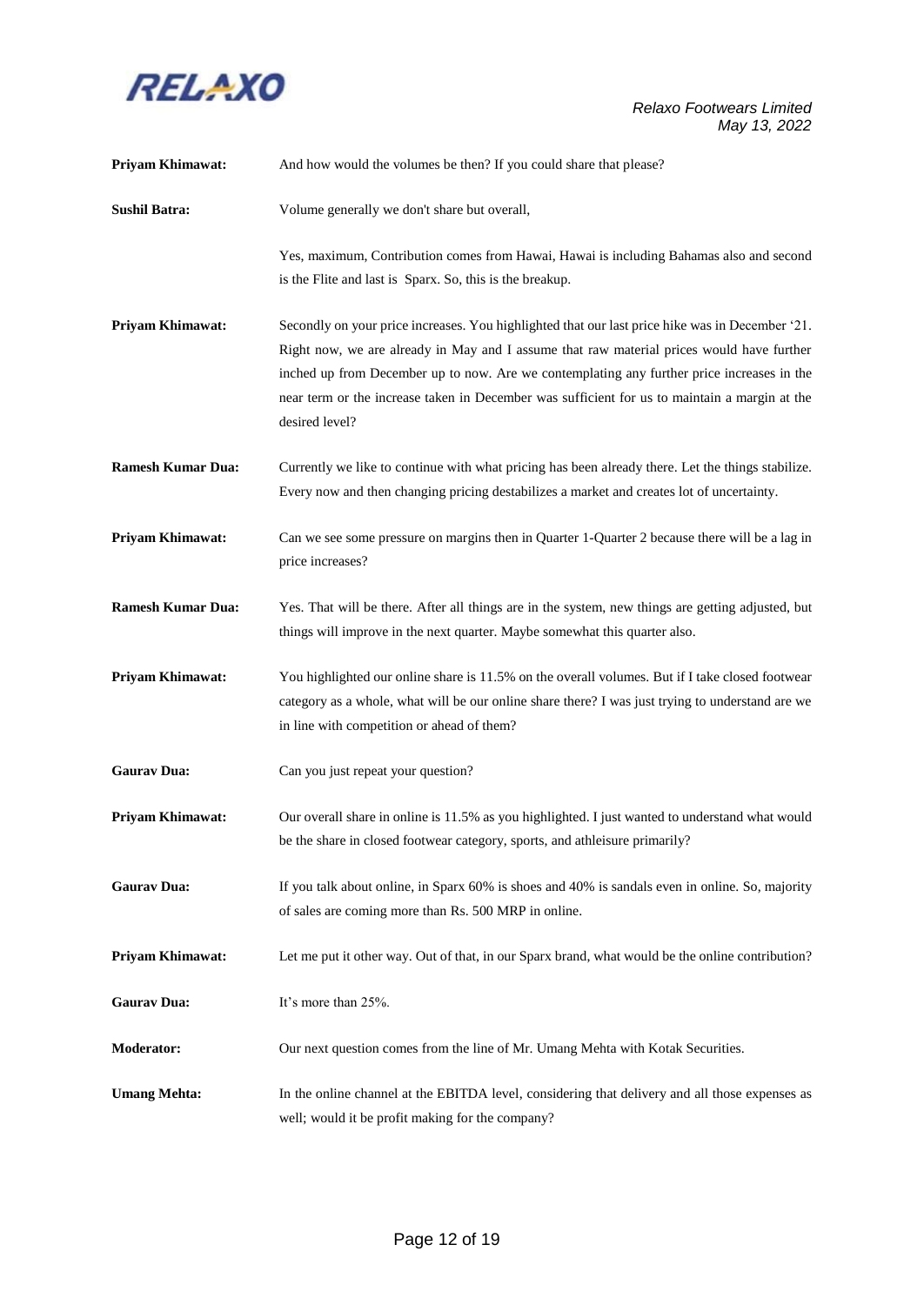

| <b>Gaurav Dua:</b>   | We try to keep same margins what we have online-offline and retail. We last time also discussed<br>that we do not want that goods flow from one channel to another because of prices. So, we keep                                                                                                                                                                           |
|----------------------|-----------------------------------------------------------------------------------------------------------------------------------------------------------------------------------------------------------------------------------------------------------------------------------------------------------------------------------------------------------------------------|
|                      | it same.                                                                                                                                                                                                                                                                                                                                                                    |
| <b>Umang Mehta:</b>  | Same margin you mean the gross margin, right? But considering the expenses of fulfillment of<br>those orders, would you still be making same level of margins, EBITDA level?                                                                                                                                                                                                |
| <b>Sushil Batra:</b> | It's the same. We just keep everything same.                                                                                                                                                                                                                                                                                                                                |
| <b>Umang Mehta:</b>  | Just one quick question on the geographic breakup. Would it be possible to share some broad<br>numbers on region wise sales?                                                                                                                                                                                                                                                |
| <b>Gaurav Dua:</b>   | Our major sales come from North India that is around 50% and then 18% comes from East, same<br>West 18% and around 13% from South.                                                                                                                                                                                                                                          |
| <b>Moderator:</b>    | Our next question comes from the line of Deven Kulkarni with Marcellus.                                                                                                                                                                                                                                                                                                     |
| Deven Kulkarni:      | Around 2 years ago our distributor count was around 800 and today it has come down to around<br>650. Why has the distributor count reduced over the last few years?                                                                                                                                                                                                         |
| <b>Gaurav Dua:</b>   | We want quality distributors so less than Rs.10 lakh sales per month. So, they were many in<br>numbers. So, we have cut down the tail. We are focusing on the cost of reaching them it was<br>not viable. We are focusing on good number of distributors who are doing more than Rs. 10<br>lakhs per month. That is how we decided. It was a tail. We have to cut the tail. |
| Deven Kulkarni:      | Is this exercise now over or it is a work in progress?                                                                                                                                                                                                                                                                                                                      |
| <b>Gaurav Dua:</b>   | Can you repeat?                                                                                                                                                                                                                                                                                                                                                             |
| Deven Kulkarni:      | Is this exercise of cutting the distributors over or it is still work in progress?                                                                                                                                                                                                                                                                                          |
| <b>Gaurav Dua:</b>   | It is a continuous process. We add 50 or we remove 25 who are not performing. So, it's a<br>continuous process.                                                                                                                                                                                                                                                             |
| Deven Kulkarni:      | Secondly your presentation says that you have added around 10,000 retail touch points over the<br>last 1 year or so and despite that we have seen a volume decline. Now given that this is an<br>essential category and replacement cycle of the Hawai would be two times a year roughly. So,<br>what explains the volume decline?                                          |
| <b>Sushil Batra:</b> | The volume decline is mainly due to price reason, and GST impact. So, we definitely added new<br>touch points but ultimately there is an overall pressure from the demand, so this is the reason for<br>volume decrease.                                                                                                                                                    |
| Deven Kulkarni:      | Is there any channel destocking because of the price hikes?                                                                                                                                                                                                                                                                                                                 |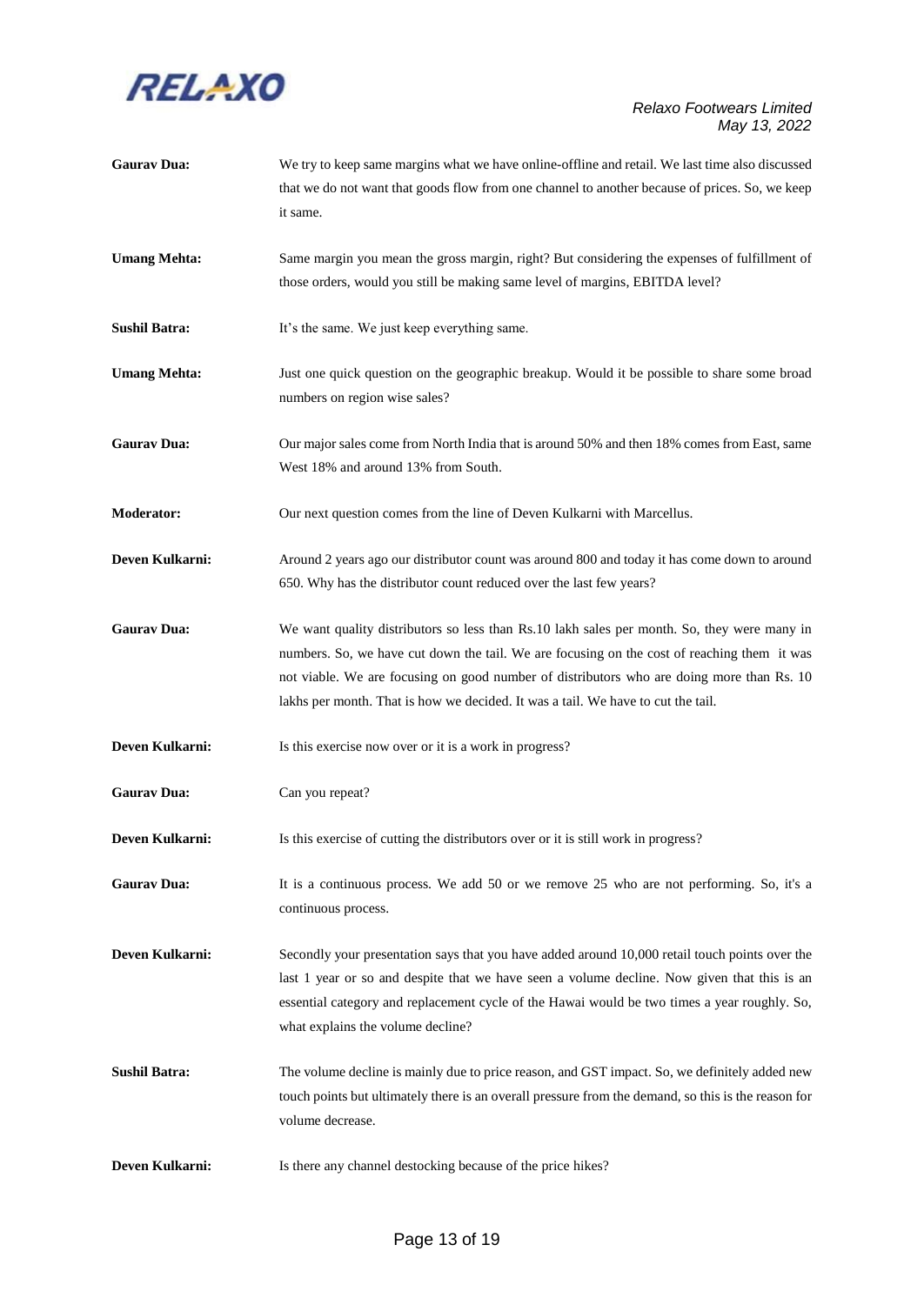

| <b>Gaurav Dua:</b>       | Channel what you said? Channel destocking?                                                                                                                                                                                                                                                                                                                                                                                                                                                                      |
|--------------------------|-----------------------------------------------------------------------------------------------------------------------------------------------------------------------------------------------------------------------------------------------------------------------------------------------------------------------------------------------------------------------------------------------------------------------------------------------------------------------------------------------------------------|
| Deven Kulkarni:          | Yeah. I mean reduction of inventory in the channel because the prices have gone up by 20%-<br>30%.                                                                                                                                                                                                                                                                                                                                                                                                              |
| <b>Gaurav Dua:</b>       | Yes. The distributors and retailers are very cautious because of so many changes in MRPs. So,<br>they're keeping less stocks.                                                                                                                                                                                                                                                                                                                                                                                   |
| Deven Kulkarni:          | Will it be possible to quantify what will be the reduction in inventory in the channel in terms of<br>volume terms. roughly?                                                                                                                                                                                                                                                                                                                                                                                    |
| <b>Ramesh Kumar Dua:</b> | We don't have it. Distributor inventory and the system and the retail level just not possible. We<br>don't have.                                                                                                                                                                                                                                                                                                                                                                                                |
| <b>Moderator:</b>        | Our next question comes from the line of Girish Pai with Nirmal Bang.                                                                                                                                                                                                                                                                                                                                                                                                                                           |
| <b>Girish Pai:</b>       | You had an 8% decline in volume in FY22 versus FY21. Did the market also decline at the same<br>rate and if not, who gained the market share?                                                                                                                                                                                                                                                                                                                                                                   |
| <b>Ramesh Kumar Dua:</b> | Over all category of Hawai and EVA, it is actually gone down because this year the market has<br>opened up and outdoor people have started to be in the market. So, closed footwear is doing<br>good and chappals and these things have gone down and at the same time because of high<br>inflation, buying power of these masses has gone down. So, they're trying to hold on to their old<br>slipper also and so delaying their purchase.                                                                     |
| <b>Girish Pai:</b>       | No, I was trying to understand whether we've lost market share to any competitor, unlisted<br>competitor, maybe somebody who's come from the South for instance?                                                                                                                                                                                                                                                                                                                                                |
| <b>Ramesh Kumar Dua:</b> | No, that's not there.                                                                                                                                                                                                                                                                                                                                                                                                                                                                                           |
| <b>Sushil Batra:</b>     | You see, last year because it was an abnormal, exceptional year open footwear sale was much<br>higher than the normal. That's why you are seeing there is a de-growth in the number. That is<br>the only reason because last year we sold more open footwear, this year demand was less<br>comparatively, and closed footwear picked up in this year. We don't see there is some shift in<br>market share from here to there. It's an overall number has come down due to open footwear<br>and closed footwear. |
| <b>Ramesh Kumar Dua:</b> | If you got to 3 years back, this segment was 25%.                                                                                                                                                                                                                                                                                                                                                                                                                                                               |
| Girish Pai:              | What was a mix of open to closed footwear in FY22 compared to FY21?                                                                                                                                                                                                                                                                                                                                                                                                                                             |
| <b>Sushil Batra:</b>     | This year it is around 20-80. 20% in closed footwear, 80% in open footwear and last time it was<br>15-85.                                                                                                                                                                                                                                                                                                                                                                                                       |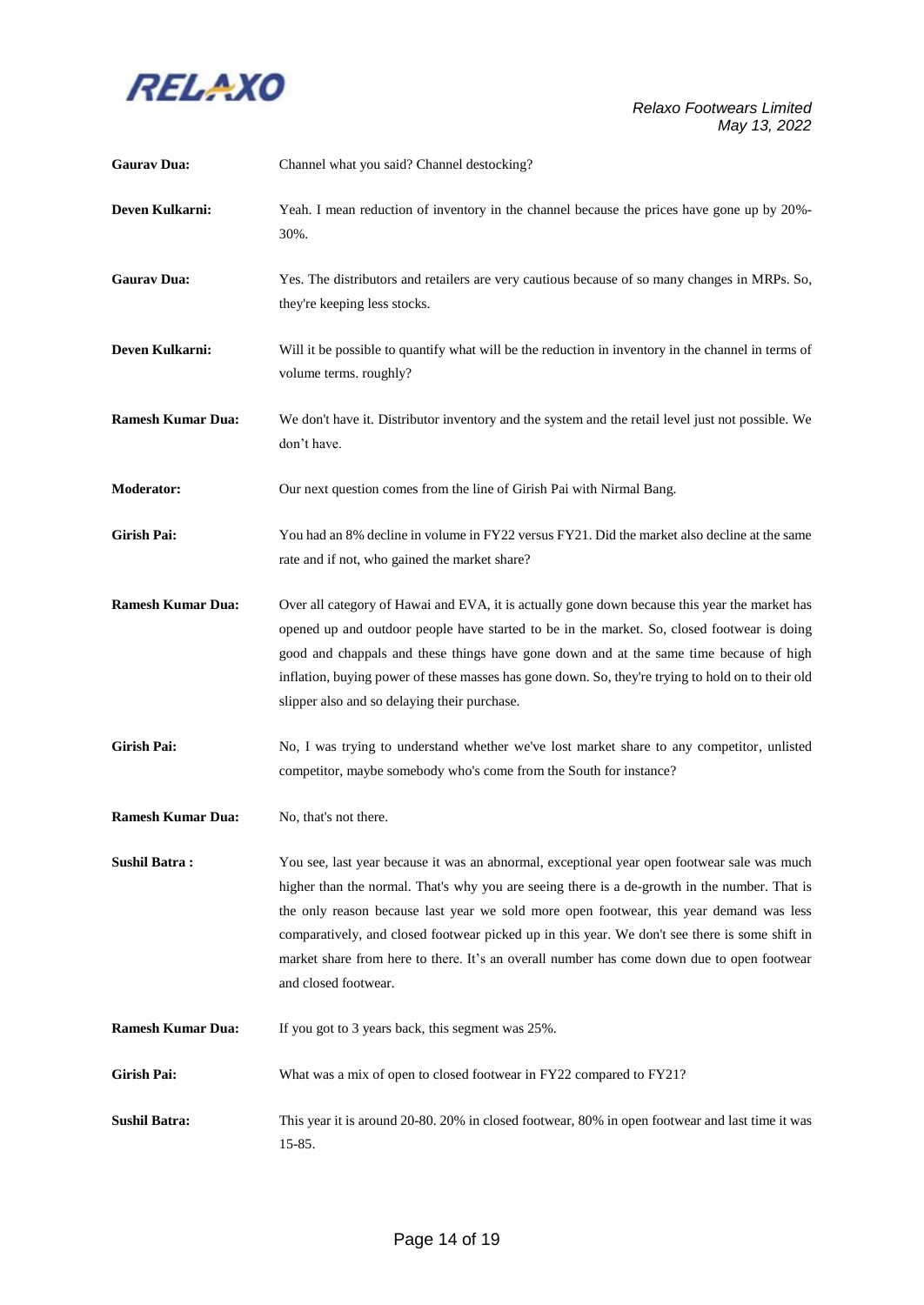

| <b>Girish Pai:</b>   | Did you see any difference between urban versus rural demand?                                                                                                                                                                                                                                                                                                                                                                                        |
|----------------------|------------------------------------------------------------------------------------------------------------------------------------------------------------------------------------------------------------------------------------------------------------------------------------------------------------------------------------------------------------------------------------------------------------------------------------------------------|
| <b>Gaurav Dua:</b>   | Yes. Rural we are feeling more pinch, there's more pressure in the rural side of India. Urban still<br>there is a movement but in rural India they are not able to absorb the inflation or price hikes.                                                                                                                                                                                                                                              |
| <b>Girish Pai:</b>   | Lastly there was a mention that you will start doing better starting from Quarter 2. What exactly<br>do you mean by that?                                                                                                                                                                                                                                                                                                                            |
| <b>Gaurav Dua:</b>   | As we have increased prices in December and still there are three to four MRPs lying with the<br>retailers and they are liquidating that. We are hopeful that whatever prices we have taken that<br>will be absorbed and all the old inventories will be out of the system. There's a lot of confusion<br>with retailers having multiple MRPs with him. We are thinking that once they liquidates their<br>stock and the new rates will be adjusted. |
| <b>Girish Pai:</b>   | My last question is on ad spend. What was that a specific to sales in FY22 versus FY21?                                                                                                                                                                                                                                                                                                                                                              |
| <b>Sushil Batra:</b> | FY21 being a tough year, the spent was less intentionely, it was a less but definitely this year we<br>spent as we have been doing around 4%. This is the gap between FY21 and FY22. FY'22 was a<br>normal year, FY21 was a little different year.                                                                                                                                                                                                   |
| Moderator:           | Our next question comes from the line of Ankit Kedia with Phillip Capital.                                                                                                                                                                                                                                                                                                                                                                           |
| <b>Ankit Kedia:</b>  | Do we sell to B2B players like Udaan and Ajio Business and what would be our contribution<br>from them?                                                                                                                                                                                                                                                                                                                                              |
| <b>Gaurav Dua:</b>   | We started with Udaan and Ajio, but our contribution is quite less. It is less than 1% you can say<br>that. So, it's a new channel for us. The problem with them is that they are playing a discounting<br>game which we do not want to disrupt the market. We are cautiously watching them and going<br>forward then we'll see how we have to do business.                                                                                          |
| <b>Ankit Kedia:</b>  | Because one of your competitors' books double-digit revenues through these channels in the<br>sports category. So, do we sell directly to them or we'll sell them through a distributor channel?                                                                                                                                                                                                                                                     |
| <b>Gaurav Dua:</b>   | Through our distributor.                                                                                                                                                                                                                                                                                                                                                                                                                             |
| <b>Ankit Kedia:</b>  | My second question was while you did say South is only 13% and we added more MBOs to<br>West and South. Could you share that the maximum volume decline would have come more in<br>the North market or it was evenly spread North-South-East-West?                                                                                                                                                                                                   |
| <b>Gaurav Dua:</b>   | No, it was more in North and East part of India, West and South did well. One more reason being<br>West, and South was affected more because of COVID lockdown which they bounced back very<br>well last year.                                                                                                                                                                                                                                       |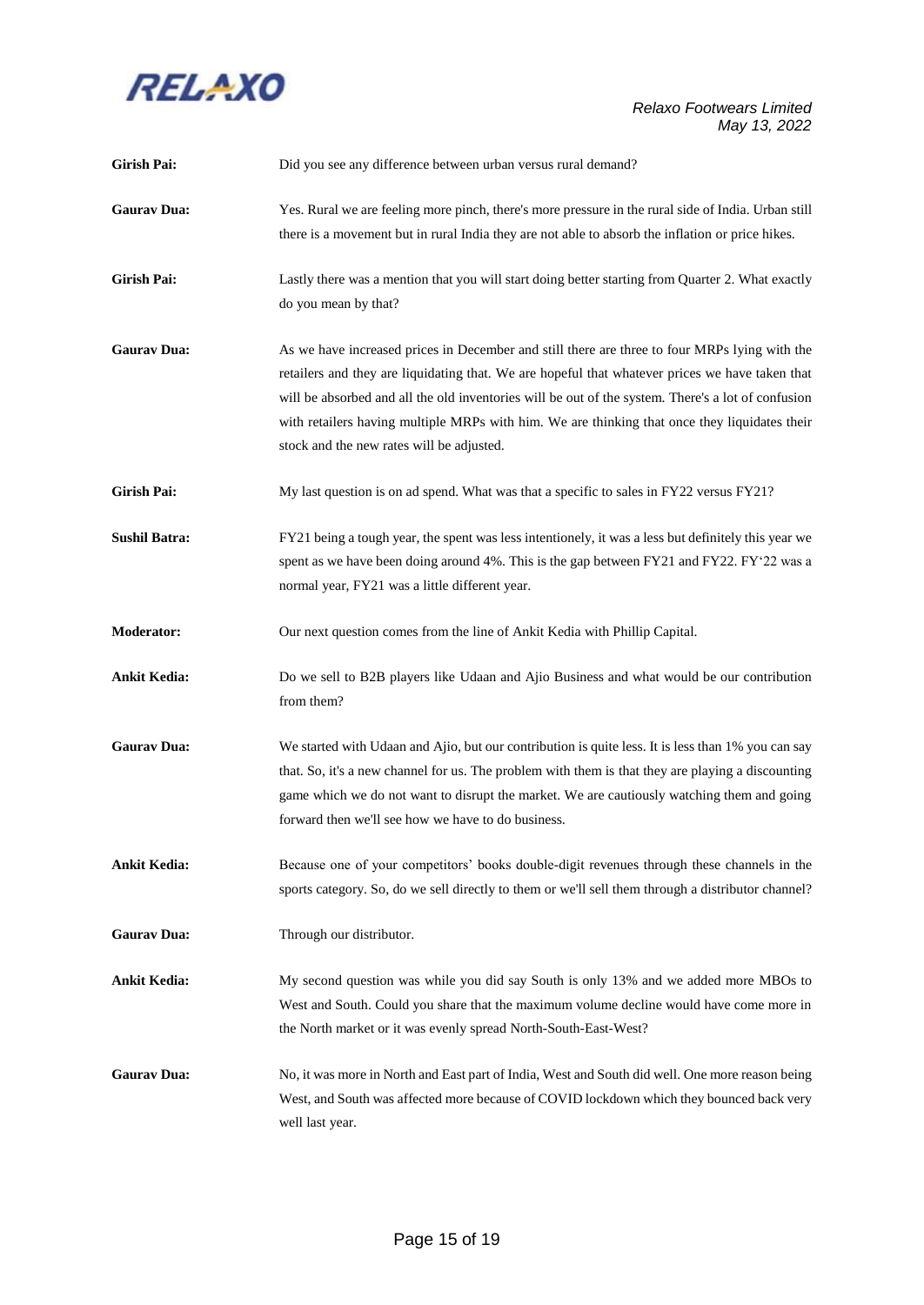

| <b>Ankit Kedia:</b>      | In these two geographies, 2-years down the line do you think both these geographies together<br>can contribute around 40%-45% of our revenues in 2-years' time or they will still remain in that<br>30% kind of a ballpark range?                                                                                                                                                                                                                          |
|--------------------------|------------------------------------------------------------------------------------------------------------------------------------------------------------------------------------------------------------------------------------------------------------------------------------------------------------------------------------------------------------------------------------------------------------------------------------------------------------|
| <b>Gaurav Dua:</b>       | It's very difficult to say right now how they will grow exactly to 45% or remain that 30%-35%.<br>So, but definitely they have a more growth rate.                                                                                                                                                                                                                                                                                                         |
| <b>Moderator:</b>        | Our next question comes from the line of Vikas with Equirus.                                                                                                                                                                                                                                                                                                                                                                                               |
| Vikas:                   | My first question on the raw materials side. Can you quantify what has been the jump in the raw<br>material prices for the quarter versus 3Q and versus 4Q of last year? Any number to attach to it?                                                                                                                                                                                                                                                       |
| <b>Ramesh Kumar Dua:</b> | Different material have different prices; we can tell you as an average. Average of different kinds<br>of material, inflation or you want to know specific raw material wise?                                                                                                                                                                                                                                                                              |
| Vikas:                   | Whether we talk about a major part of the raw material number so an average?                                                                                                                                                                                                                                                                                                                                                                               |
| <b>Sushil Batra:</b>     | You want Q4 versus Q4 or full year versus full year?                                                                                                                                                                                                                                                                                                                                                                                                       |
| Vikas:                   | Q4 versus Q3 and Q4 versus 4Q of last year?                                                                                                                                                                                                                                                                                                                                                                                                                |
| <b>Sushil Batra:</b>     | Q4 versus Q4 there is huge jump definitely last year it was a very good year from raw material<br>point of view. You can say in some material it was around 80% which is also a major contributor<br>in the material side. So, Q4 versus Q4 overall there is a huge jump you can say around 50%-<br>60% but Q3 versus Q4 was less because material had already peaked out. Gap is comparatively<br>much lower maybe around 20% in Q3 versus Q4 in overall. |
| Vikas:                   | Another question similar to it, there are two parts; first the GST hike that has too passed on and<br>second is the RM inflation that has too passed on in the price hikes that we have taken? So can<br>we say that the GST pass on is almost done and it is only the raw material price hike that has to<br>be taken or even the GST part is also left to be reflected in the price that we have to take?                                                |
| <b>Sushil Batra:</b>     | GST has been done now. That is now history. By and large it has been settled in the market. It's<br>really taking time but yes it has been settled now. So raw material is only left-over item and<br>overall inflation is everywhere on all fronts in the system;                                                                                                                                                                                         |
| <b>Ramesh Kumar Dua:</b> | There are two things. One thing is cost of input has gone up because of raw material itself and<br>GST also. Other hand the buying power of the consumer has gone down. Both things have<br>affected actually.                                                                                                                                                                                                                                             |
| <b>Vikas:</b>            | Your view as to how the market or probably our competition is strategizing with respect to the<br>taking the price hike? Are they taking more of the price hike or they are cutting back on taking<br>the price hike just to ensure that the demand does not get hit by this time?                                                                                                                                                                         |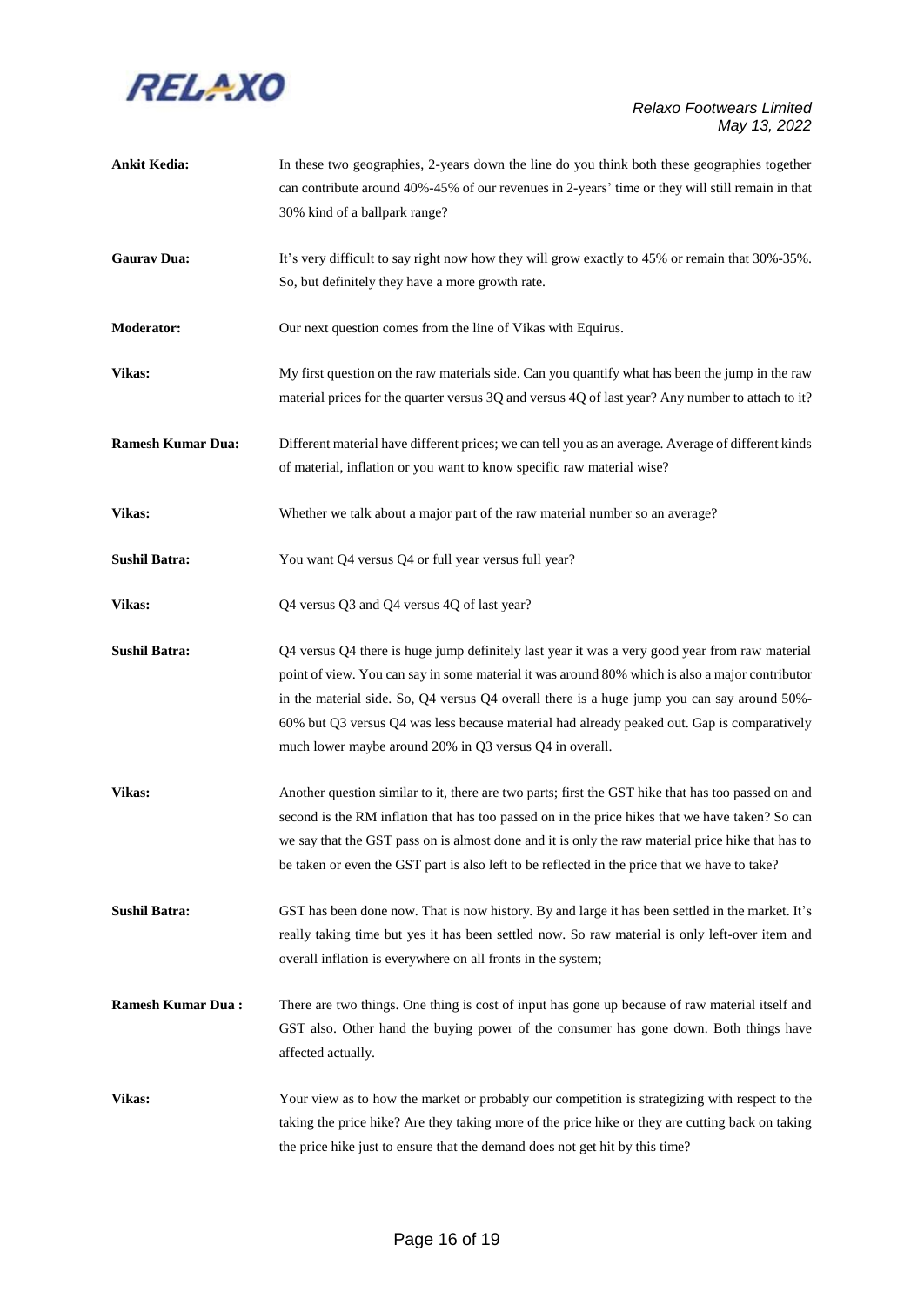

**Gaurav Dua:** Raw material is quite common for all of them. They have also taken price hike and all of them are also feeling the heat. There's a limit to pass on the price to the end consumer. For now it is wait and watch. Let us see how prices go in next quarter.

**Moderator:** Our next question comes from the line of Tejas Shah with Spark Capital.

- **Tejas Shah:** Couple of follow-ups. In most categories we are competing with unorganized and across categories in our channel checks we are picking up that wherever unorganized are dependent on Chinese imports, they have been struggling both on inflation and also availability count because their supply chain has been disrupted badly. Are we seeing any benefit of that in our favor because our supply chain will be relatively much more robust than unorganized competition in the three segments that we operate in?
- **Ramesh Kumar Dua:** No, the materials that we're using in our Hawai slippers or Flite, EVA, we are always keeping good inventory in the system. There's no disruption in our manufacturing. We have been cautious, and we have to be cautious on that.
- **Tejas Shah:** Yes, precisely that is the point. Definitely we are actually better off than some of the unorganized players. So, are we seeing that natural gain happening in market share because unorganized is not as competitive compared to let's say they were 2 years back or 1 year back?
- **Ramesh Kumar Dua:** The material like polymers, EVA, PU, PVC, and all-natural rubber, they are available in domestic also. So that's not an issue for them. Material is available. Now it is the question of prices. A year back, the prices were very high in local market, but now there is comfortable pricing. So we are very clear and not very concerned for these categories.
- **Tejas Shah:** If I see our volume, we are actually lower than FY20 volume. Understandably our capacity utilization will be lower than what we had in FY20 because we had CAPEX also in the last 2 years. Again, we have guided for Rs. 100 crores of CAPEX this year. This looks a bit higher on maintenance CAPEX side. Just wanted to understand what does this outlay for.
- **Sushil Batra:** No, because every year it's a very fast-moving article and we have to create new designs. Lot of money goes in the mould side, around Rs. 25-30 crores, it's a recurring CAPEX every year we have to do. Then we are setting up some back-end operation that is almost in the final stage. So, few expenses definitely will go there. These are the two major and other routine expenditure around IT that is around Rs. 8-10 crores. So Rs. 100 crores almost in this year, it's always there.

**Moderator:** Our next question comes from the line of Mrs. Trivedi with Trident Capital.

**Mrs. Trivedi:** Ramesh ji, my question is to you. It seems we are in a rather difficult situation whereas you mentioned in some ways the volume or the top line is not in our hands because the consumer is stressed because of inflation and the margin is also not in our hands because the raw material has a lot of pricing concern. Under these kinds of scenarios, how do you manage the business? What are the numbers and metrics that you focus on these days?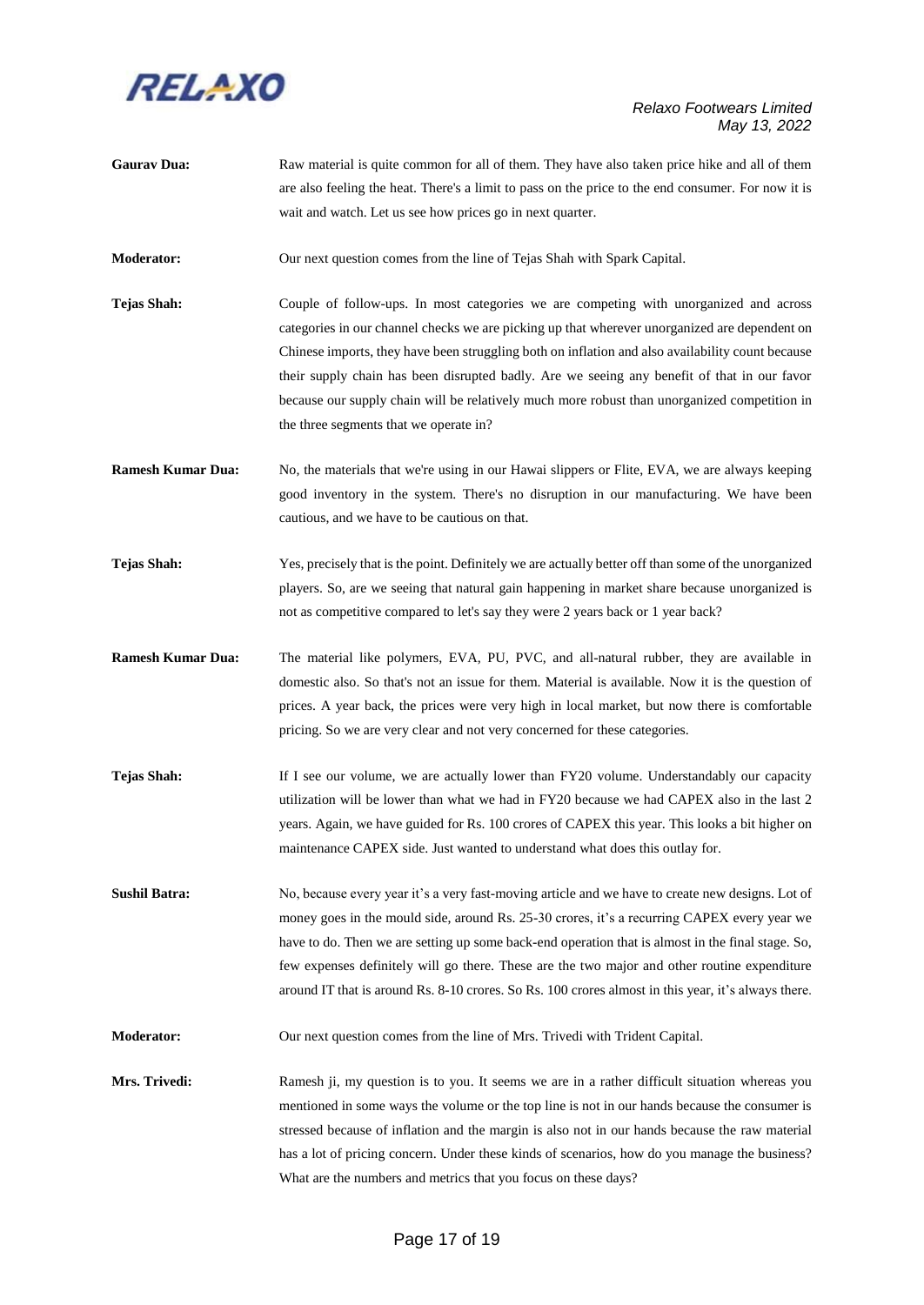

- Gaurav Dua: We are going to increase our A&SP spend plus we are going to have a competitive range introduced soon so that we are able to get the top line fixed first. So that is the priority number one. There will be some measures in appointment of new distributor, adding more outlets. So, definitely I think we will be coming back with the numbers.
- **Mrs. Trivedi:** As the situation is unfolding, there are so many different scenarios that are possible, and which is the scenario that you would be most worried about? And I'm thinking for example, if there is protracted inflation increase for the next let's say 18 months-24 months then I would imagine that there will be a lot of pain in the system. But I'm curious to hear from your experience what is it that you worry about the most in terms of future expectations?
- **Ramesh Kumar Dua:** Sometimes we have to first protect our market share and top line and we have to keep our pricing very competitive so that we are there. Once the things settle down then you can always have your better pricing and margins also.
- **Mrs. Trivedi:** Can I ask you a follow-up on this? I think at least a couple of times during this call you have emphasized on market share. Why do you care so much about market share and why do you think if you have market shares and pricing and margin and everything else follows but I think it's very interesting your keen focus on market share?
- **Ramesh Kumar Dua:** It's very important we have the market share; we cannot lose our shelf space. We have to be there in the minds of the consumer always, that is of prime importance. Once we are always there and everything else will only then follow. If we lose our market share, then what are we left with.
- **Mrs. Trivedi:** In your experience and I'm thinking let's say in early 2010 when the inflation was 10% or 12%; if you compare that period to now, any learnings and lessons that you can apply from those times to today?
- **Ramesh Kumar Dua:** This time inflation has been very severe. For example, the EVA material which was at Rs. 120 costing 1.5 years back if that becomes Rs. 300, it is very severe. It never happened in 2010. At that time inflation was there but it was gradual and gradually price hikes were taken, and things settled like that. This year it has been very fast. So far as we have to take four prices increases in the last 1 year, it has never happened. And still today also uncertainty continues. That's it.
- **Mrs. Trivedi:** But in these times while it is bad for the economy and unfortunate for the consumer but in some ways, is this not a good time for Relaxo to really feel and take market share from unorganized players for whom the pain will be much more?
- **Ramesh Kumar Dua:** No, pain is for all. They are in the system; they will alwaysremain in the system. We all generally co-exist. Share can go down here and there that's it but doesn't mean somebody will be wiped out in the system.